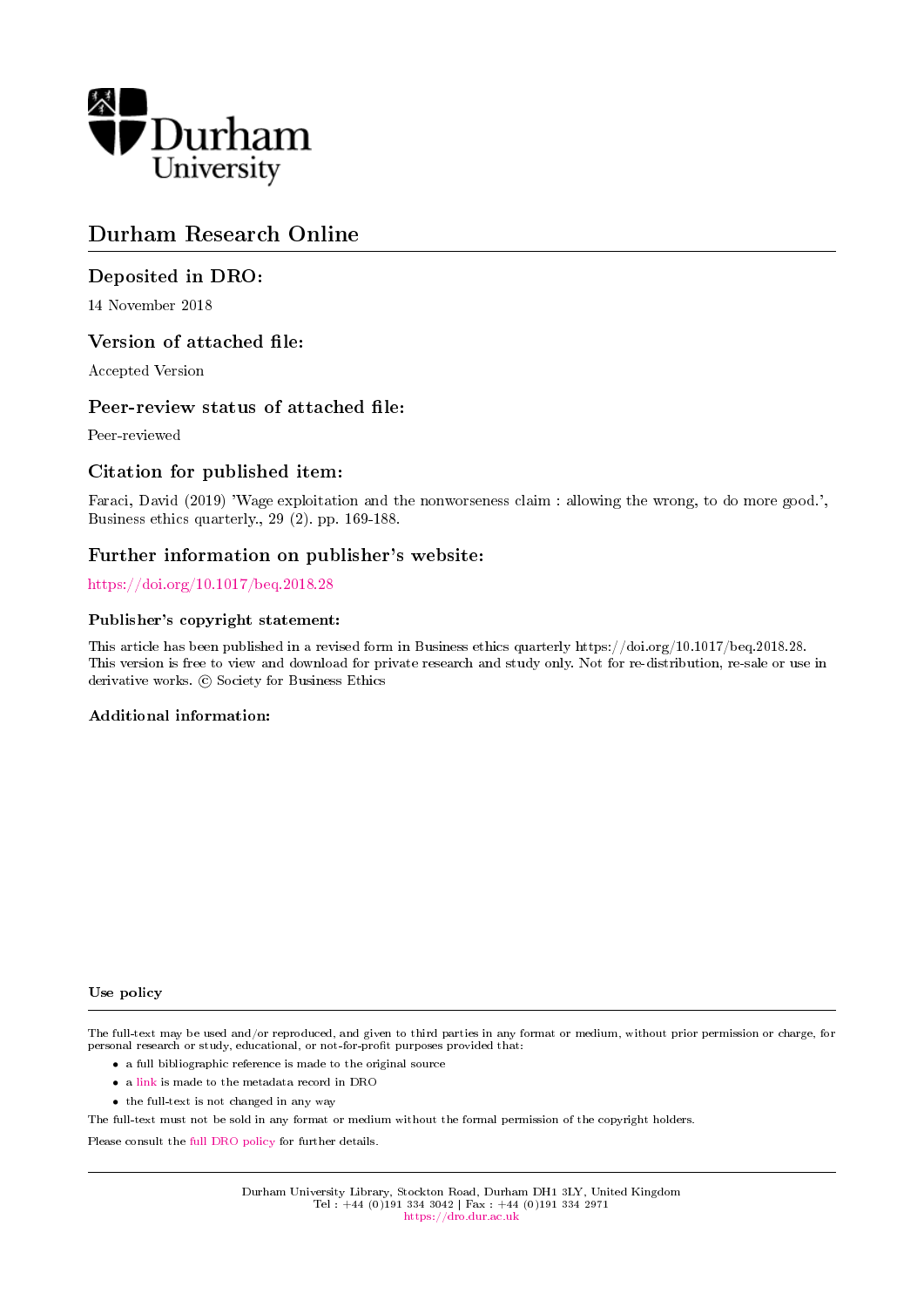$\overline{a}$ 

# **WAGE EXPLOITATION AND THE NONWORSENESS CLAIM: ALLOWING THE WRONG, TO DO MORE GOOD**

### *David Faraci*

Owner offers full-time employment to Employee, for which the latter will receive compensation insufficient to meet his basic needs (food, shelter, etc.). Owner could offer Employee better compensation without lowering the net benefit of their interaction or eliminating her profits. Indeed, Employee's compensation represents only a small fraction of the profits his work generates for Owner. Nevertheless, Employee, who has no feasible alternative for even approaching his basic needs, correctly concludes that the position on offer is his best option—including over any options he would have if Owner's business did not exist. He therefore consents to work for Owner. No third parties are harmed by this interaction.

I find the following view about this case intuitively plausible. This is a case of *wage exploitation*: Owner is *taking advantage* of Employee in paying him an *unfairly*  low wage. <sup>1</sup> Owner acts wrongly in doing this, even though she had no prior obligation to benefit Employee, both she and Employee consent to the interaction, it makes them both better off, and there are no negative externalities.<sup>2</sup> Nevertheless, third parties should not do anything that would lead Owner to rescind her offer of employment, given these same considerations of consent and mutual benefit. Call this thought—that an interaction like Owner and Employee's can be wrongfully exploitative, yet third parties should not do anything (expected) to prevent or eliminate it—the "Reasonable View."

In this article, I argue that the Reasonable View is indeed reasonable, in the sense that there are perfectly consistent, intuitive ethical positions that vindicate it.

 $1$  My argument does not depend on the assumption that the wrongness here stems from unfairness; other values might do the same work, several of which will be discussed in §1. However, the assumption of unfairness is dialectically useful because fairness is something many take to be valuable independently of its impact on autonomy and welfare, the values on which my main targets focus. It is also the value Wertheimer appeals to in his original discussion of the nonworseness claim. (Also see note 5.)

<sup>&</sup>lt;sup>2</sup> If "exploitation" is a thick moral term (with a negative valence) then saying that Owner acts wrongfully is redundant. I will talk as though exploitation is morally neutral simply so that I can refer to this as a case of exploitation without taking sides. This is merely for convenience; I take no official position on whether "exploitation" is morally neutral. For arguments that it *is* neutral, see Valdman (2009). It is worth mentioning that even some defenders of wage exploitation seem comfortable with such neutrality. For example, Kristof (2009, A35) writes that "while it shocks Americans to hear it, the central challenge in the poorest countries is not that sweatshops exploit too many people, but that they don't exploit enough."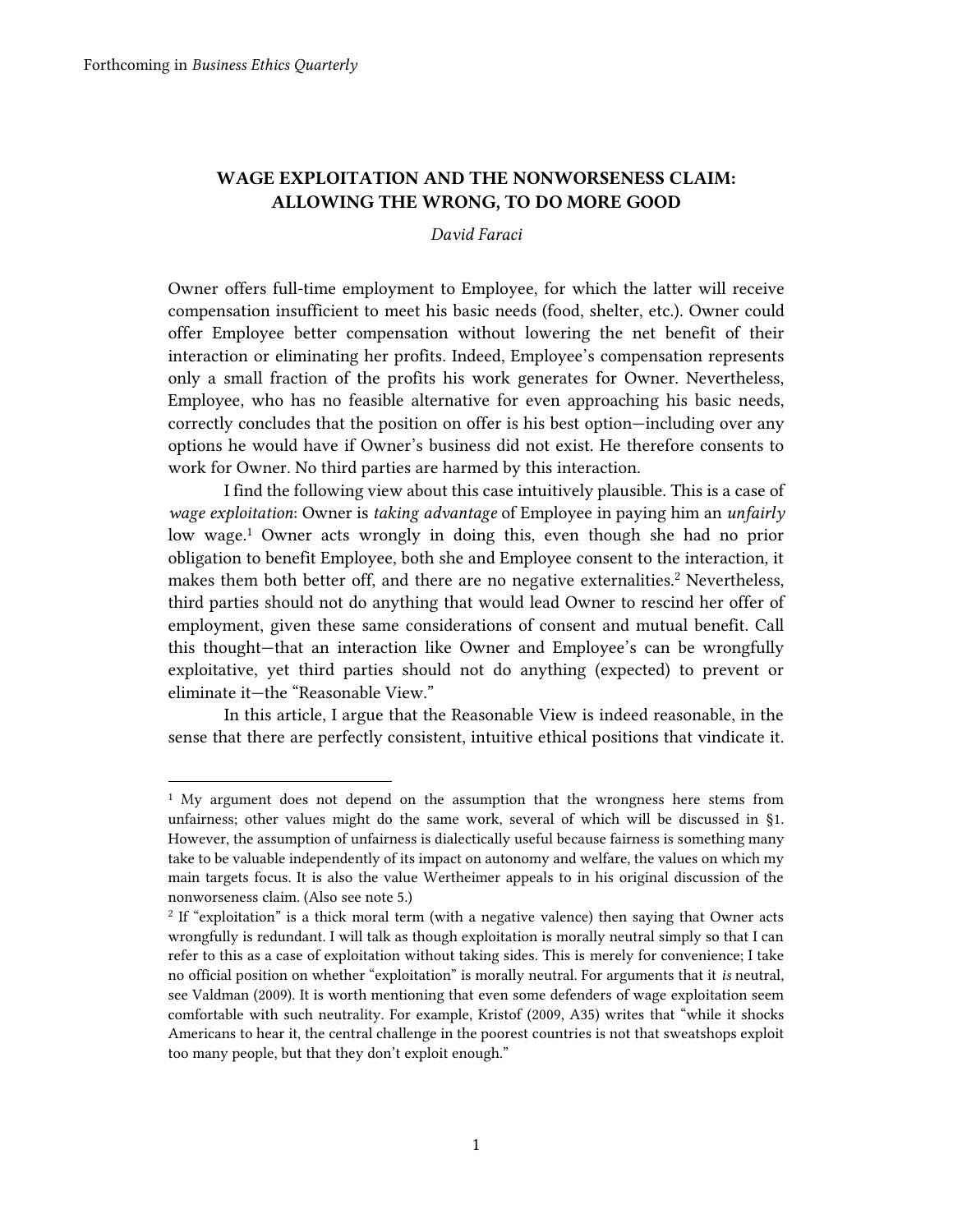The Reasonable View requires such defense because, as we'll see, the current literature on wage exploitation often suggests, implicitly or explicitly, that there is no theoretical space for it. This is a mistake.

I proceed as follows. In §1, I discuss how the contemporary literature (focusing primarily on the sweatshop literature) obscures the theoretical space for the Reasonable View. I focus on arguably the clearest symptom of this obscuration: the apparent plausibility of the *nonworseness claim,* according to which a consensual, mutually beneficial transaction cannot be "morally worse" than its absence (Wertheimer 1999, 289–93, though note that Wertheimer himself rejects the claim). Proponents do not defend the nonworseness claim as an upshot of a particular moral theory, such as the view that welfare and autonomy are all that matters morally. Rather, it is meant to play a central role in a purportedly *theory-neutral* defense of wage exploitation, and thus rejection of the Reasonable View.

In §2, I explore the intuitive case for the nonworseness claim and argue that it relies on three errors. It fails to appropriately distinguish the *evaluative* from the *deontic*. It fails to adequately attend to the potential moral significance of the fact that different options are available to different agents. And it conflates value *monism* with value *pluralism.* Once these errors are exposed, it becomes clear that a perfectly sensible form of *deontology*<sup>3</sup> is consistent with the Reasonable View.<sup>4</sup>

Given my arguments, it can be tempting to conclude that *only* deontologists can embrace the Reasonable View. Indeed, it has been argued that the Reasonable View should be rejected because it faces "the paradox of deontology" (Ferguson 2016). I include a principled response to this objection in §2. In §3, I develop an example of a consequentialist theory consistent with the Reasonable View. This serves as a further response to the "paradox of deontology" objection, further illuminates the structure of the Reasonable View, and demonstrates that even consequentialists can endorse it.

In §4, I consider the dialectical, theoretical, and practical implications of my arguments. My discussion shows that there is no theory-neutral argument for or against the Reasonable View. Whether interactions like Owner and Employee's involve wrongdoing depends on both substantive ethical questions and empirical ones.<sup>5</sup> It also serves my primary dialectical goal, which is to encourage everyone to

<sup>3</sup> For present purposes, "deontology" is just non-consequentialism.

<sup>4</sup> Much of my argument can be read as an expansion upon Wertheimer's own reasons for rejecting the nonworseness claim. More recent critics of the nonworseness claim include Arneson (2013), Bailey (2010), Barnes (2013), Malmqvist (2017), Preiss (2014), and Barnes (2013).

<sup>5</sup> This is another advantage of focusing on fairness (see note 1): most arguments against the unfairness of wage exploitation are not principled, but rather depend on empirical claims about how actual cases (e.g., sweatshops) differ from Owner and Employee's. I discuss this further in §4.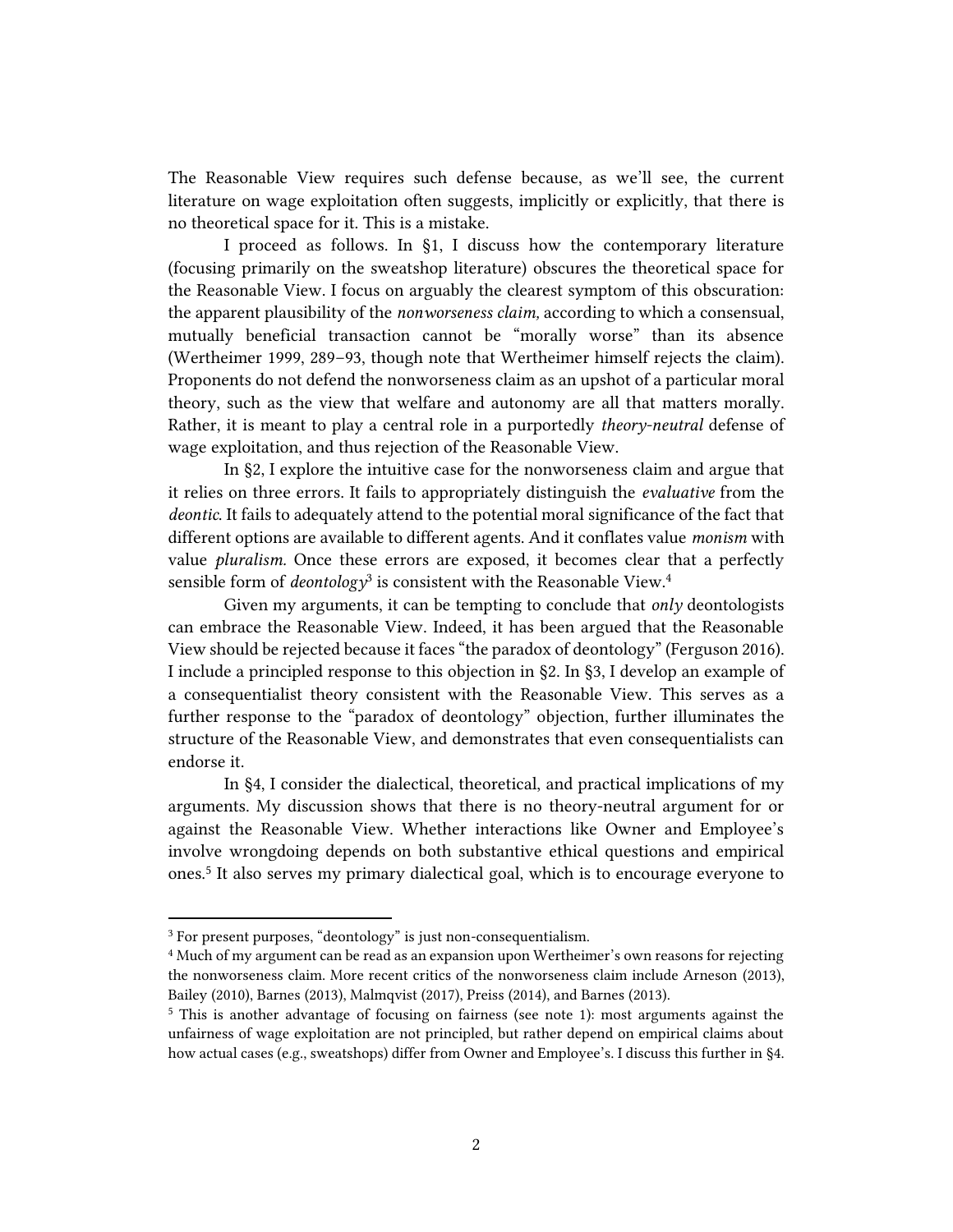more carefully distinguish their treatment of first- and third-party obligations. This is the point of the article's subtitle: we must attend to the possibility that we should sometimes allow wrongdoing, in order to do more good.

### **1. Whatever Happened to the Reasonable View?**

Until about 20 years ago, moral condemnation of sweatshops was nearly universal in the United States. As Powell and Zwolinski point out at the start of their (2012) defense of sweatshops, Ian Maitland could still comfortably title his (1996) article "The Great *Non-*Debate Over International Sweatshops." Since then, numerous economists and philosophers have offered defenses of sweatshops in both the academic literature and popular media, largely focusing on the idea that sweatshop critics fail to understand the economics behind sweatshops (e.g., Kristof 2009; Kristof and WuDunn 2000; Krugman 1997; Maitland 1996; Powell 2014; Zwolinski 2007; for economic critiques of sweatshops see, e.g., Arnold 2010; Arnold and Hartman 2005; Coakley and Kates 2013; Kates 2015; Miller 2003; Pollin, Burns, and Heintz 2004).

In ethics, economic arguments can only take us so far. For example, they can give us reason to believe that sweatshop workers are benefitted (at least, financially) by the presence of sweatshops. They cannot show us that such benefits are all that matters morally, or even matter enough to outweigh other moral considerations, such as fairness. But suppose sweatshop work is both consensual and beneficial for sweatshop workers. And suppose that any steps third parties might take to improve sweatshop conditions would lead sweatshops to close. If moral objections to sweatshops are supposed to stem from concern for sweatshop workers, trying to improve their conditions starts to look morally counterproductive.<sup>6</sup> If third parties care about people like Employee, perhaps they do better allowing such workers to be exploited.

This line of thought echoes Matt Zwolinski's (2007) seminal defense of sweatshops. There, Zwolinski focuses explicitly on third-party obligations:

My position is that there is a large gulf between concluding that the activities of sweatshops are morally evil and concluding that sweatshop labor ought to be legally prohibited, boycotted, regulated, or prohibited by moral norms. To the extent that sweatshops do evil to their workers, they do so in the context of providing their workers with a financial benefit, and workers' eager readiness to consent to the conditions of sweatshop labor shows that they view this benefit

<sup>&</sup>lt;sup>6</sup> "[T]o the extent that there is something morally objectionable with [sweatshop conditions] the most natural explanation for this is that these conditions are *bad for the persons who suffer them*" (Powell and Zwolinski 2012, 451).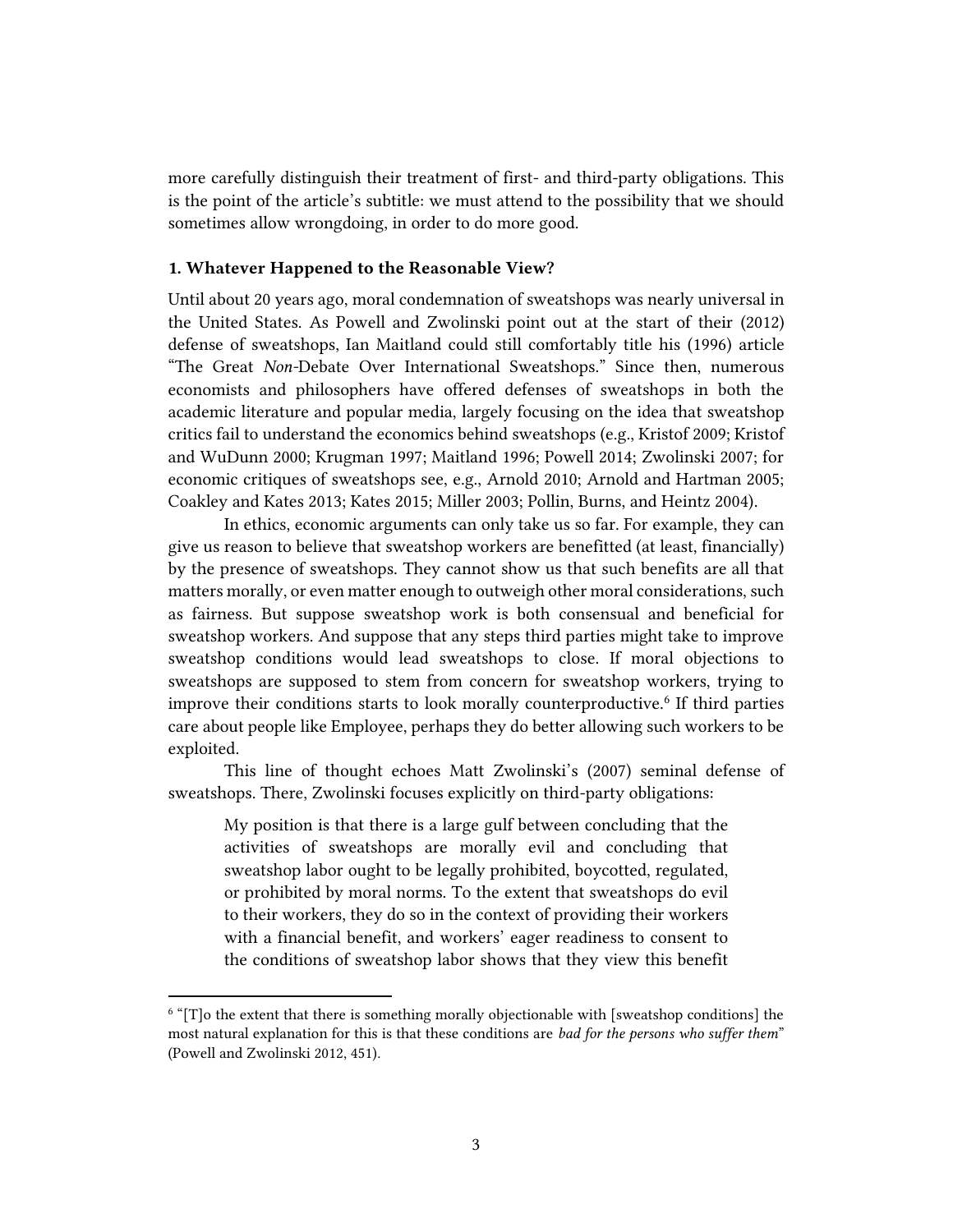as considerable. This fact leads to the ultimate practical conclusion of this paper, which is that there is a strong moral reason for third parties such as consumers and host and home country governments to refrain from acting in ways which are likely to deprive sweatshop workers of their jobs . . . (Zwolinski 2007, 690)

Zwolinski's argument against third-party interference may or may not be sound. Perhaps sweatshop workers are coerced into working in sweatshops<sup>7</sup> or aren't really benefitted (e.g., Arnold 2001; Kates 2015; Miller 2003). But even if his argument *is* sound, on its face it seems consistent with the claim that sweatshop owners wrongfully exploit their workers. This would be in keeping with the Reasonable View. If any relevant third-party intervention would lead Owner to rescind her offer—which, for the sake of argument, I assume to be the case throughout—perhaps third parties should refrain from interfering. What Owner does can still be wrong.

Yet, strikingly, as time as passed, the literature has increasingly ignored the Reasonable View, or even suggested that there is no theoretical space for it. The progression of Zwolinski's work provides a perfect example. In the article just discussed, Zwolinski (following Wertheimer), argues along the following lines. Most of us interact with people like Employee in ways that are not beneficial (e.g., don't interact with them at all). Owner, by contrast, benefits Employee consensually. So, if Owner is doing something wrong, this must be in virtue of the truth of some *interaction principle* on which "one has special responsibilities to those with whom one interacts beneficially that one would not have if one had chosen not to interact with them" (Wertheimer 2006). If no interaction principle is defensible, it seems we should accept the nonworseness claim (again, that a consensual, mutually beneficial transaction cannot be morally worse than its absence). Zwolinski raises objections to some particular interaction principles, but is ultimately concessive:

There are no doubt other arguments that could be made in defense of the interaction principle. All I have tried to do here is to show that some of the more obvious ones are not successful. The burden of argument is thus on those who wish to criticize sweatshop wage agreements to provide a coherent defense of the interaction principle, and thereby show how sweatshops' marginal benefit to the poor of the developing world is worse than the complete lack of benefit that most of us provide. (Zwolinski 2007, 710)

<sup>7</sup> This is not to be confused with the claim that workers are coerced *within* their employment relations, rather than coerced to enter into them. See, e.g., Arnold and Bowie (2003); for responses, see Sollars and Englander (2007) and Zwolinski (2007).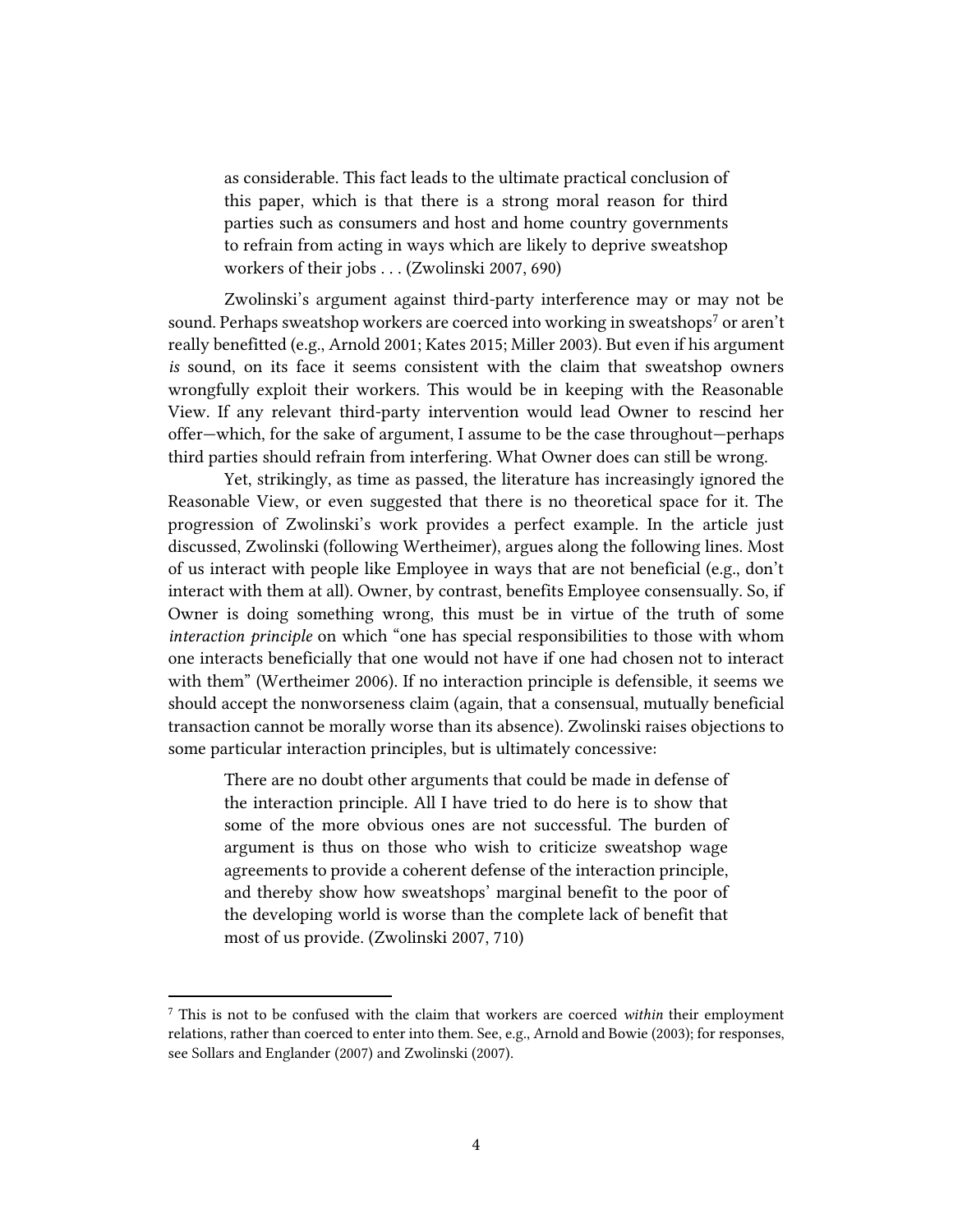Just one year later in an article on price gouging, however, Zwolinski claims that on "a consequentialist moral framework, the nonworseness claim seems obviously true." He then offers a general argument against the plausibility of interaction principles, maintaining that the nonworseness claim "is meant to have traction for deontological theories as well" (Zwolinski 2008, 357).

[T]heories which subject *A* to a moral obligation to rescue *B* on condition of their interaction seem to suffer from both a defect of unfairness and a serious internal tension. *A*'s interaction with *B* is supererogatory, done with *B*'s consent, violates no independent moral constraints, and benefits *B.* Why, then, should the interaction itself place *A* under new moral obligations toward *B,* beyond those to which *A* and *B* mutually agree? On the face of it, it seems unfair to burden *A* with this extra requirement given that he is *already* doing more than is morally required of him. (Zwolinski 2008, 359)

By the time we get to Zwolinski's (2012) article with Benjamin Powell, we find him arguing that *all* "anti-sweatshop arguments" fail on theory-neutral grounds:

The argument in this article . . . does not seek to refute the case against sweatshops from the perspective of a single narrow and controversial moral theory. Instead, it seeks to show that anti-sweatshop arguments fail in one of two ways: Either they fail *internally,* by running afoul of the moral criteria to which they themselves proclaim allegiance, or they fail in a way that is *external but uncontroversial,* by succumbing to objections that any reasonable moral theory ought to view as legitimate concerns. (Powell and Zwolinski 2012, 450)

And while he and Powell do not reject interaction principles out of hand here, they take them to be largely irrelevant, on the grounds that sweatshop workers can simply be taken to have waived any relevant obligations:

[W]e do not deny that entering into a relationship can create new obligations. We simply hold that it is implausible to hold that those new obligations are not waivable, even when one party regards the other's waiving of the obligation to be a necessary precondition for entering into the relationship, and the other party strongly prefers the relationship without the obligation to no relationship at all. (Powell and Zwolinski 2012, 469)

Importantly, this trend exists not only amongst sweatshop defenders; theorists on *both* sides have afforded insufficient attention to the theoretical space for the Reasonable View. Consider, for example, Jeremy Snyder's (2010) overview of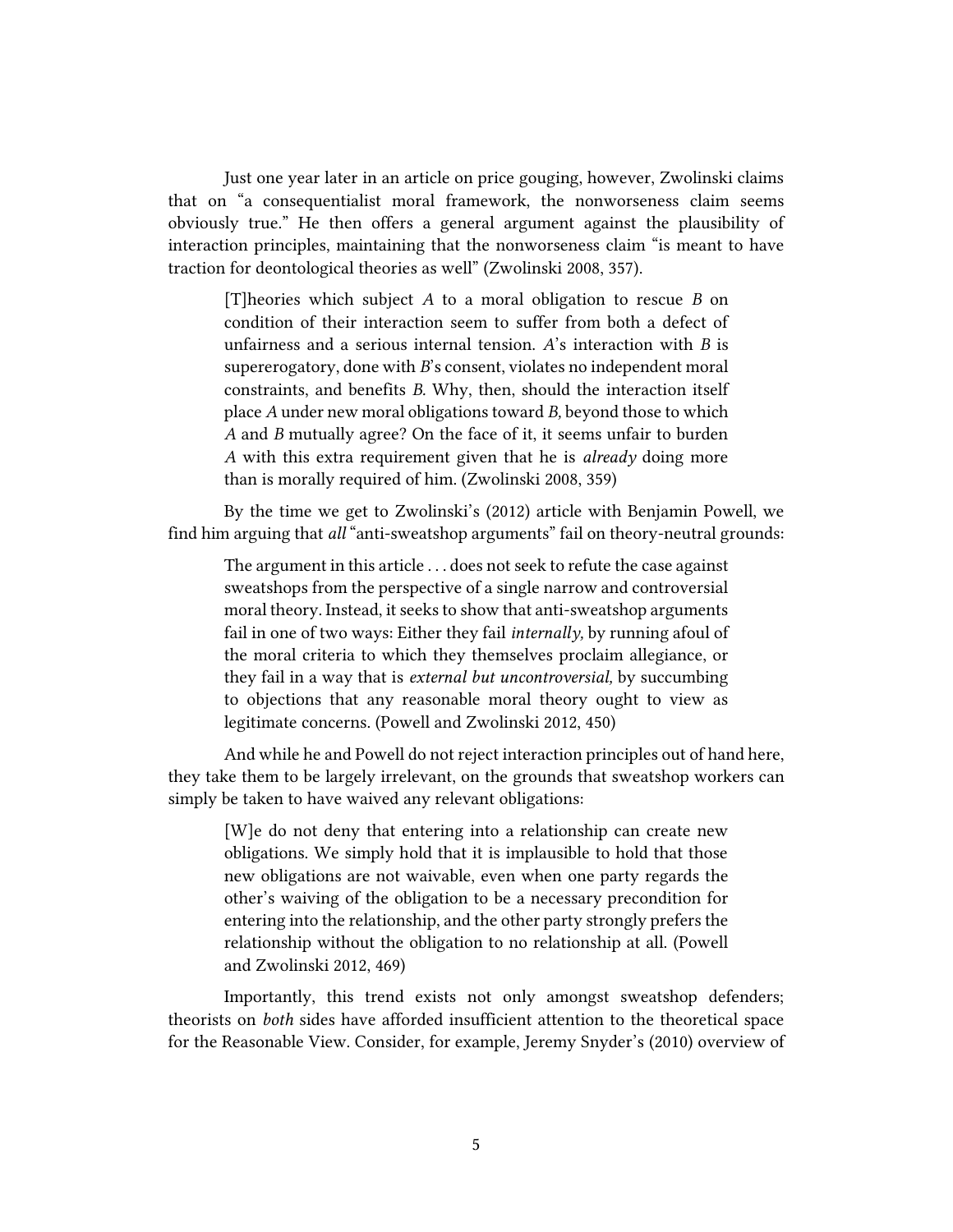the recent literature on sweatshops and exploitation. Snyder discusses numerous accounts meant to ground distinctive obligations for sweatshop owners—accounts stemming from concerns about local unfairness (Meyers 2004, 2007; Valdman 2008, 2009; Wertheimer 1999); about obligations regarding structural injustice (Sample 2003; Young 2004); about obligations of corporate citizenship (Crane and Matten 2008; Néron and Norman 2008); about appropriate responses to globalization (Scherer and Palazzo 2007; Scherer, Palazzo, and Baumann 2006); and about the Kantian injunction against using others as mere means (Arnold and Bowie 2003; Bowie 1999; Popper 2006; Radin and Calkins 2006; Snyder 2008). Any one of these might be thought to wholly undermine the nonworseness claim. Yet while Snyder does question it, he doesn't end up very far away himself, concluding that "a relationship is more likely to be exploitative but morally permissible when it is voluntary and mutually beneficial . . ." (Snyder 2010, 208). <sup>8</sup> He does so, much like the later Zwolinski, because he runs together questions about Owner's obligations with questions about third parties':<sup>9</sup>

[A] relationship might be said to be exploitative but morally permissible. This moral permissibility is typically extended in light of sufficiently great benefits to the exploitee or sufficient hardship if the relationship were prevented. The question of moral permissibility may be limited to whether third parties, such as state regulators, are justified in interfering with an exploitative relationship. (Snyder 2010, 208)

Thus, we find theorists on both sides of the sweatshop debate ignoring the Reasonable View, if not ruling it out as indefensible on supposedly theory-neutral grounds, by way of the nonworseness claim. In the next section, I argue that defenses of the nonworseness claim, and the attendant failure to recognize the theoretical space available for the Reasonable View, rest on three related theoretical errors: failure to appropriately distinguish the *evaluative* from the *deontic*; failure to adequately account for the potential moral significance of different options' being available to different agents; and conflation of value *monism* with value *pluralism*.

<sup>8</sup> Snyder does allow that permissible exploitation "may create a form of moral residue, where the exploiter may have a duty to make up for the element of exploitation or to take steps to reduce the structural causes of exploitation" (Snyder 2010, 208).

<sup>&</sup>lt;sup>9</sup> Or at least appears to do so. Given other things he says, it may be possible to read Snyder as using "morally permissible" in a non-standard sense, meaning something like "moral for others to permit." But even if this is Snyder's intention, the phrasing is unfortunate given the standard meaning of "morally permissible" and the pattern of conflation recorded here.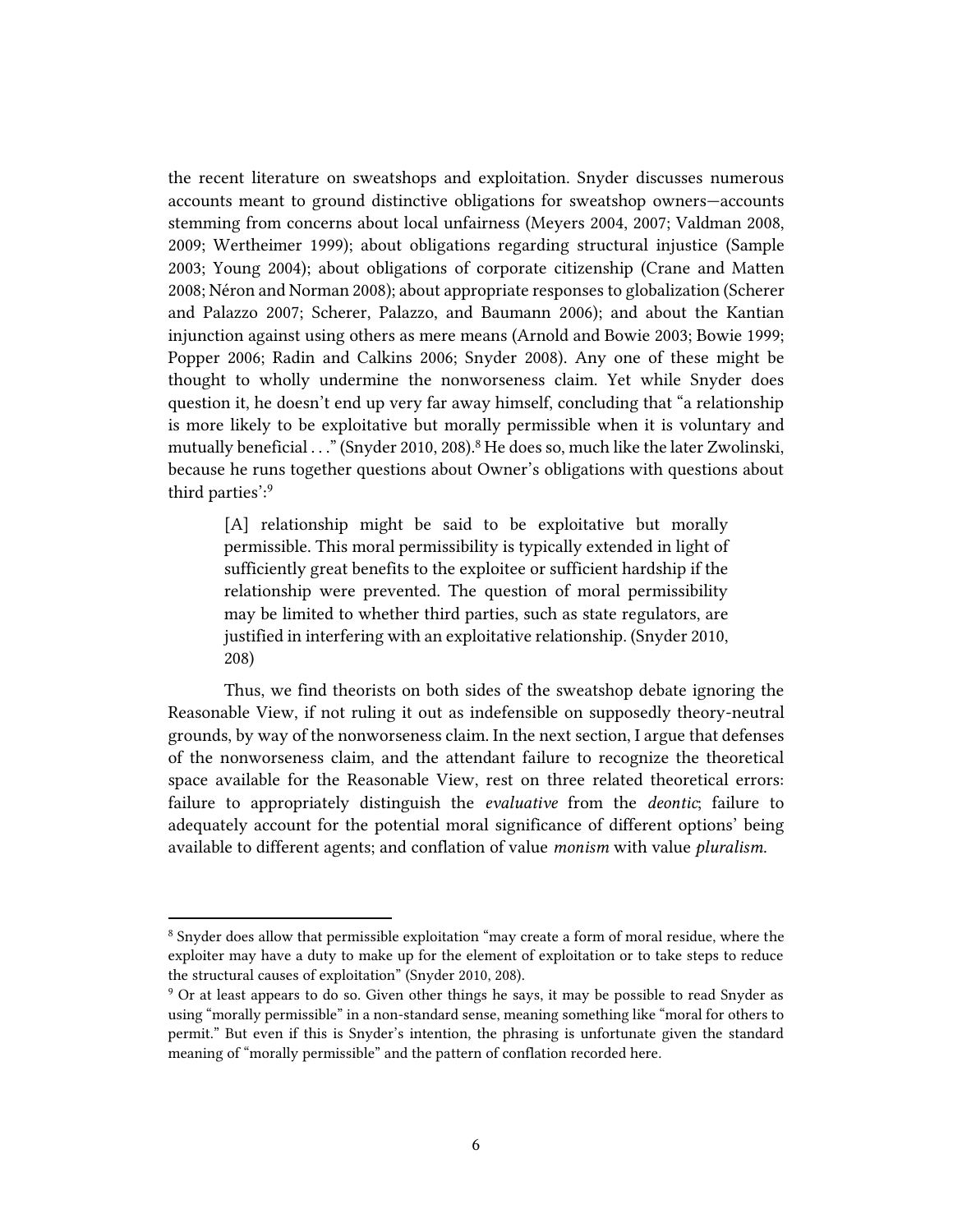### **2. The Nonworseness Claim and the Reasonableness of the Reasonable View**

Here is Wertheimer's original statement of the nonworseness claim:

Suppose that we criticize A for engaging in an unfair mutually advantageous transaction with B. A defends himself by appealing to what I shall call the *nonworseness claim*: "Look, you grant that I have a right not to transact with B. If B is better off if I engage in an unfair transaction with B than if I do not transact with B at all, it certainly can't be *morally worse* for me to engage in such a transaction with B. Given that I have a right not to transact with B and that transacting with B is not worse than not transacting with B, it can't be seriously wrong for me to engage in an unfair transaction with B." (Wertheimer 1999, 289)

Following this line of thought, the champion of the Reasonable View charges that Owner's hiring Employee is wrongful because it is unfair. Owner replies that since Employee is better off, and she didn't have to benefit him at all, her benefitting him can't be wrongful.

On its face, this is a rather strange reply. The obvious rejoinder is that the presence of a benefit isn't what's at issue; *unfairness* is. Zwolinski's contention that the nonworseness claim seems obviously true for consequentialists further highlights this oddness. After all, Wertheimer *just told us* what moral value Owner's exploiting Employee might negatively impact: fairness. Nothing prevents consequentialists from acknowledging the value of fairness. And so nothing prevents consequentialists from claiming that even though "transacting with *B* is not worse **for** *B* than not transacting with *B* at all," it is nevertheless worse *all things considered* because of its unfairness (Zwolinski 2008, 357, bolding mine).

As an analogy, suppose someone were to propose a variant of the nonworseness claim that lacks the consent condition—i.e., claim that a morally optional interaction cannot be wrongful just so long as all parties are made better off, even if this is achieved through coercion. It would be baldly question-begging for someone to invoke this variant in response to a complaint that some employees don't consent to their employment. And it would be quite odd to claim that this variant is obviously true for consequentialists. It is only obviously true for consequentialists who deny the value of anything other than welfare—i.e., for welfarists. Likewise, the real nonworseness claim is only obviously true for consequentialists who deny the value of anything other than welfare and autonomy (or whatever undergirds the importance of consent). And there are plenty outside of that camp.

If the nonworseness claim isn't question-begging, something else must be going on here. I submit the following explanation. Both Wertheimer and Zwolinski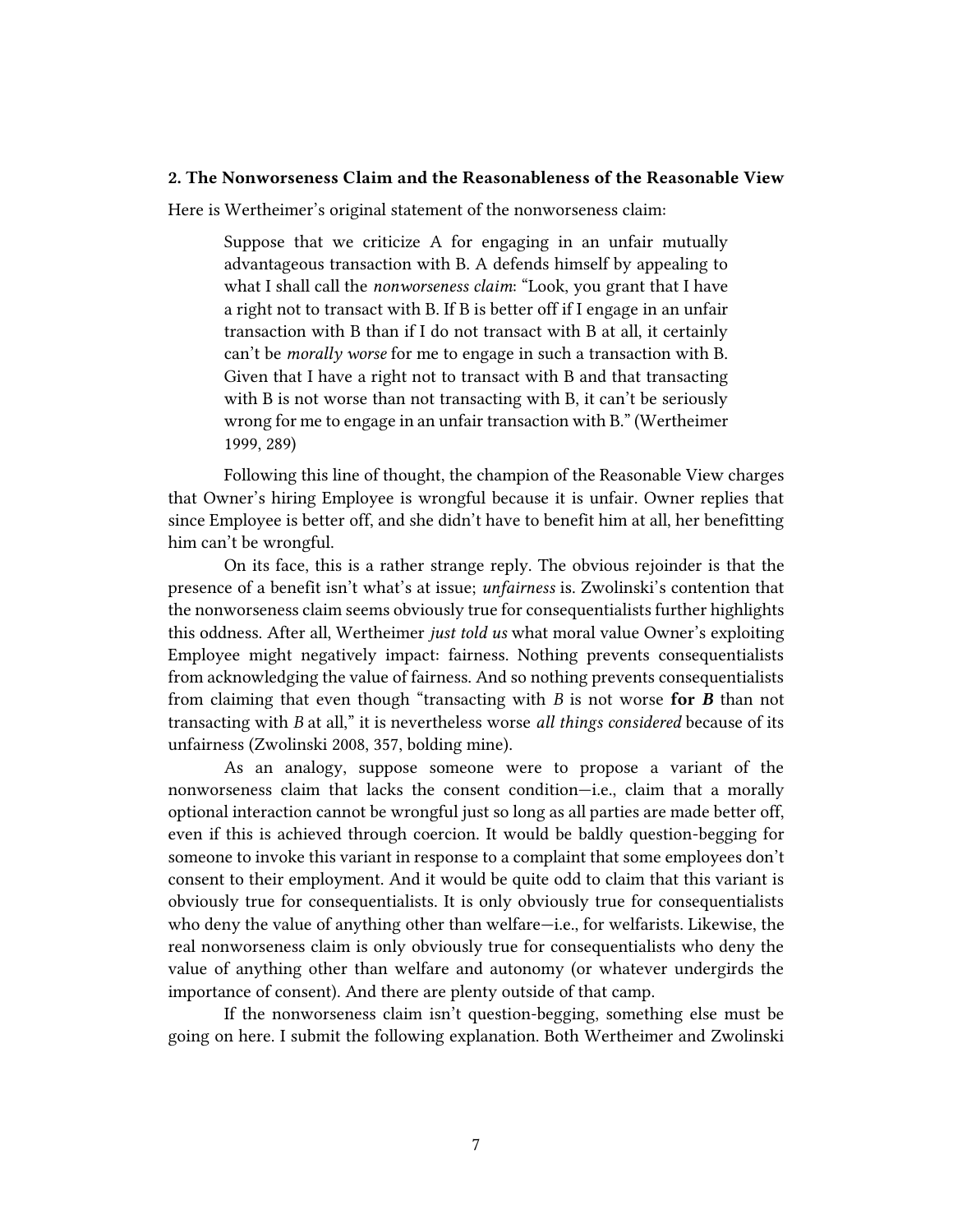are banking on our sharing a certain *evaluative* intuition: welfare is morally important; indeed, it is important enough that gains in welfare matter more than losses in fairness. Thus, the state of affairs in which Employee is unfairly benefitted seems *more good* than the state in which he is fairly left in poverty.

Now suppose you are a consequentialist. For consequentialists, *more goodness means more rightness.* This makes it natural to infer a first-party *deontic* claim from the evaluative one (though I'll challenge this in §3): Owner's treating Employee unfairly can't be *more wrong* than her leaving him in poverty, given that its result is *more valuable.* This provides a better reading of Zwolinski: he doesn't really mean that consequentialists have to endorse the nonworseness claim; he means that any consequentialist who accepts the above *evaluative* claim also has to accept the *deontic* one. And again he (not unreasonably, I think) expects most people to embrace the former.

This also provides a clearer reading of the Wertheimer passage. A's defense is that given that B consents and is made better off, the results of their morally optional interaction are more valuable than the results of its absence, *regardless of how fair it is.* This is why third parties shouldn't do anything to prevent or eliminate that interaction. A expects everyone to accept this premise. A then infers the relevant deontic claim: "it can't be seriously wrong for me to engage in an unfair transaction with B."

It is worth pausing to notice how ambiguous language contributes to confusion here. Both Wertheimer and Zwolinski talk about what is "morally worse," which is ambiguous between the evaluative and the deontic (among other things). This causes particular trouble in Zwolinski's claim, quoted in §1, that champions of the Reasonable View need to "show how sweatshops' marginal benefit to the poor of the developing world is worse than the complete lack of benefit that most of us provide." This is only true if read as a deontic claim: what sweatshop managers do must be *more wrong* than what most of us do. But Zwolinski's phrasing invites an evaluative reading—suggesting, mistakenly, that champions of the Reasonable View need to show the results of sweatshop labor to be *less good* than the results of thirdparty inaction.

If all parties to this debate were consequentialists, this failure to distinguish the evaluative from the deontic might not seem so striking or problematic. But many are not; indeed, Snyder's (2008) views are explicitly Kantian. Yet as we saw, Snyder doesn't leave much room for the Reasonable View either. This, I believe, is because of a related theoretical misstep.

To see it, consider a new kind of objection to the Reasonable View. Benjamin Ferguson argues that the Reasonable View should be rejected because it faces the "paradox of deontology." The Reasonable View suggests that one is sometimes required to bring about *less* of what's good. This is paradoxical, Ferguson charges, for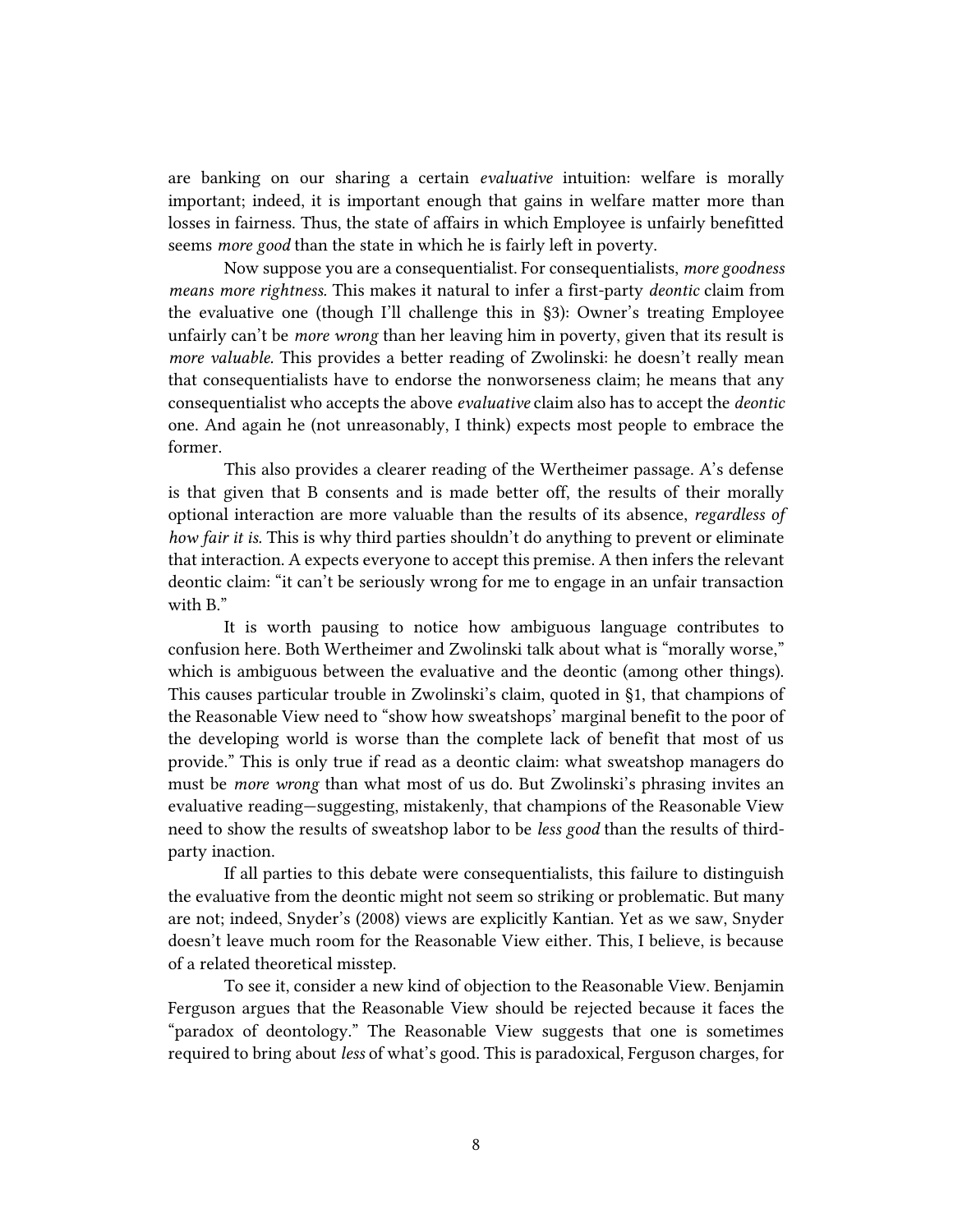"[p]rinciples that prohibit what they are designed to promote suffer from a form of inconsistency" (Ferguson 2016, 964). 10

Ferguson's argument can be dismissed fairly quickly: it is question-begging. He seems absolutely right that the correct deontic principles should reflect what matters morally. But he simply assumes that *features of states of affairs* exhaust what matters morally. And that is just to assume that consequentialism is true. Suppose instead that *acting fairly* itself matters morally. It may be that this cannot be, or is not *best*, <sup>11</sup> understood as a reflection of the value of some feature of states of affairs—e.g., the idea is not that one should maximize fair actions. That does not reveal some deep problem with theories that require acting fairly even when this would produce a worse state of affairs; it reveals only that they are not forms of consequentialism.<sup>12</sup>

 $\overline{a}$ 

<sup>12</sup> This is perhaps easiest to see on—but crucially does not *demand—*a buck-passing view on which facts about value are a function of facts about reasons (e.g., Scanlon 1998), and (say) one always has decisive reason to distribute benefits fairly. Note that this is not just a problem for Ferguson, but for many (perhaps all) appeals to the "paradox of deontology." For example, Alexander and Moore (2015) write that "[d]eontologists need their own, non-consequentialist model of rationality, one that is a viable alternative to the intuitively plausible, 'act-to-produce-the-bestconsequences' model of [moral] rationality that motivates consequentialist theories. Until this is done, deontology will always be paradoxical." But while deontologists do need a model of rationality, it is a mistake to claim that without one, their view is "paradoxical." That is to question-beggingly judge deontological theories' coherence against a background assumption that acting morally is about producing good outcomes. This is especially problematic given that

<sup>10</sup> Ferguson's solution is to accept a more limited version of the nonworseness claim: "If one or more strictly Pareto improving and consensual transactions are possible, then for at least one of these transactions, transacting is morally better than not transacting" (Ferguson 2016, 965). I think this fails to sufficiently capture the intuitiveness of the evaluative claim that an unfair benefit is more valuable than fair poverty, as well as its plausibility as grounds for accepting that third parties should allow Owner to exploit Employee.

<sup>&</sup>lt;sup>11</sup> This may all be moot if every moral theory can be "consequentialized." Campbell Brown (2011) argues that they cannot. (He references Dreier (1993), Louise (2004) and Portmore (2007) as theorists who endorse the thesis that they can, "or something close to it" (Brown 2011, 750, fn.1).) However, Brown defines consequentialism in terms of "maximizing the good." This is too narrow for our purposes, given that all relevant parties accept that Owner is not obligated to hire Employee even if doing so would maximize the good. (The one exception of which I am aware is Bailey (2010), who argues that consequentialists should reject the nonworseness claim because it violates consequentialism's commitment to maximizing the good; but this suggests to me only that Bailey has an overly narrow conception of consequentialism, since few contemporary consequentialists in- or outside the wage exploitation literature deny the existence of the supererogatory.) In §3, I take consequentialism to include any theory whose deontic commitments are entailed by its evaluative commitments, where value supervenes on features of (sets of) states of affairs. I offer no argument here that all views can be consequentialized on this understanding of consequentialism. My suspicion is that they can, but that many—including, arguably, the Reasonable View—are not *best* understood as forms of consequentialism.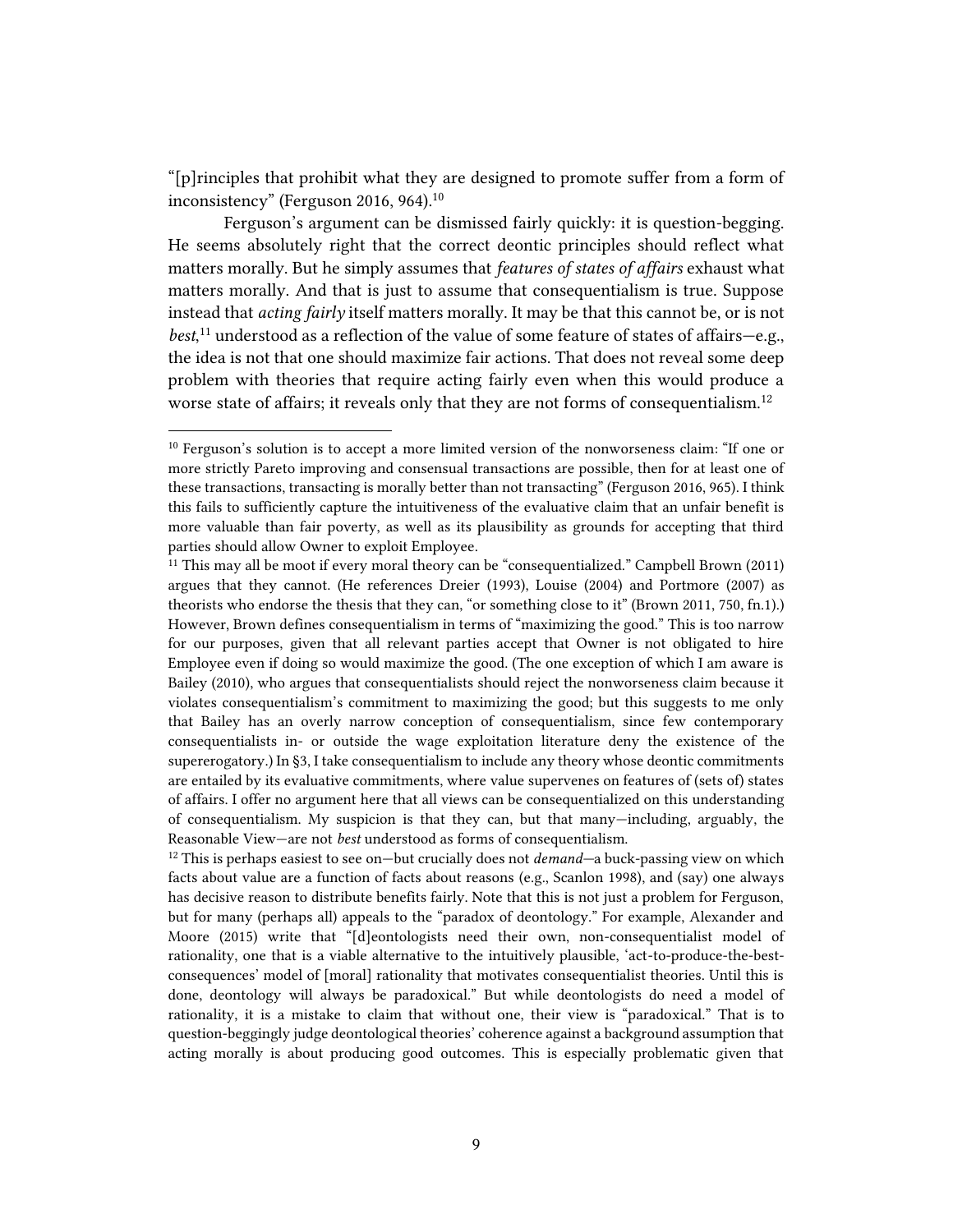Nevertheless, it is worth considering what makes Ferguson's objection tempting. For while Ferguson is not the first to claim that deontology is paradoxical, this is far from the most common reaction to deontological claims on which *more rightness* goes hand-in-hand with *less goodness.* Consider Thomson's (1985) classic case of the surgeon who considers sacrificing one patient to save five others, often deployed as a counterexample to consequentialism. The deontologist's position is that killing the one to save the five is impermissible, despite the fact that it would generate an all-things-considered more valuable outcome than (permissibly) allowing the five to die.

The typical consequentialist response is not to call deontology paradoxical, but rather to resolve the apparent tension between the evaluative and the deontic, to either bite the bullet and insist that killing the one is right, or accept that killing the one is wrong but insist that the outcome of doing so wouldn't be better after all (e.g., by arguing that doctors' doing such things would discourage people from seeking medical attention).

I submit that part of the explanation for this difference in reaction is that most judge not only that it would be wrong for the surgeon to kill the one to save the five, but also that third parties should *prevent* the surgeon from doing so. By contrast, the intuition that third parties should allow Owner to exploit Employee often survives reflection, alongside the intuition that Owner is doing something wrong. I believe this apparent tension between first- and third-party obligations has exacerbated the appearance of tension between the Reasonable View's evaluative and deontic commitments.<sup>13</sup> This may make it more tempting to raise principled objections like Ferguson's, rather than to attempt to alleviate the tension, as most do in the surgeon case.

In addition to the quotation from Snyder in §1, more ambiguous (and in some cases downright bizarre) language in the literature provides dialectical evidence for this explanation. Wertheimer raises the question of whether actions like Owner's could be "seriously wrong" without telling us what distinguishes wrongness from

deontologists are often working "bottom-up," starting from *substantive* intuitions about what morality or rationality requires, ones the presumed consequentialist default can't (easily) accommodate. All of this is symptomatic of the all-too-common, illegitimate assumption that to say that something matters morally (is valuable) is to say that it merits promotion as a feature of states of affairs. For a relevant, useful distinction between "Moorean" and "Kantian" value concepts see Bradley (2006).

<sup>&</sup>lt;sup>13</sup> Or, perhaps, vice versa. It is unclear to me which of these mistakes is primary, whether people have the evaluative intuition and infer both first- and third-party deontic claims, or whether people have the third-party deontic intuition and infer the evaluative and first-party deontic claims. It may differ from person to person. Perhaps Zwolinski, a consequentialist, (implicitly) reasons the first way, while Snyder, a deontologist, reasons the second.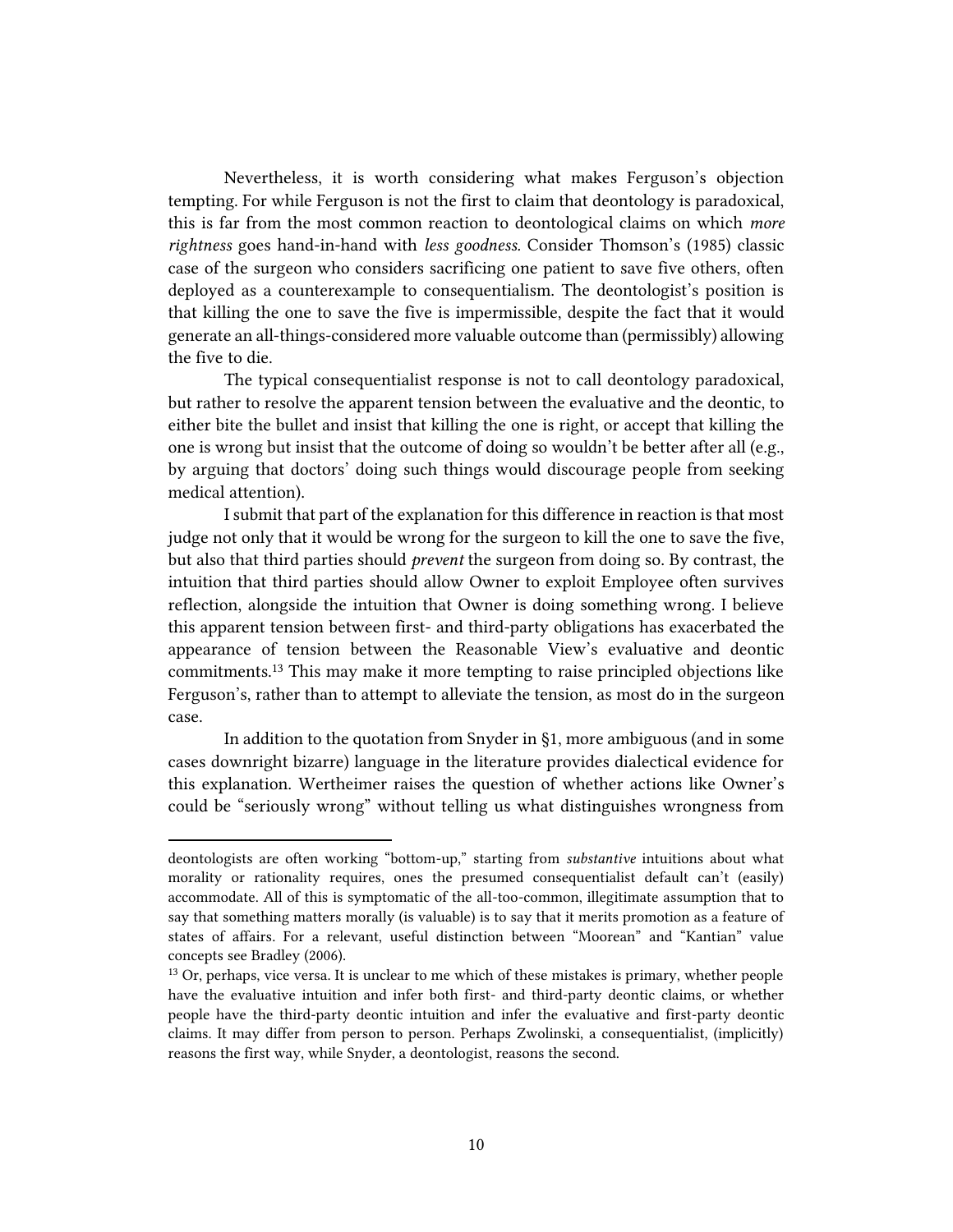"serious" wrongness. The implicit question seems to be: if third parties shouldn't do anything to stop it, *just how wrong could it be?* In the same vein, Robert Mayer goes so far as to claim that sweatshop owners might "be right to do wrong" (Mayer 2007, 614).

But the apparent tension between first- and third-party obligations here is illusory. The asymmetry can be readily explained by the fact that different options are available to different agents, and the relationship between this fact and certain deontological constraints. Consider a deontological theory, comprising the following claims:

- **D1** It is supererogatory to promote welfare.
- **D2** It is impermissible to distribute gains in welfare unfairly, unless fair distribution is impossible or otherwise impermissible.
- **D3** It is impermissible to force someone to do something she is morally permitted not to do.

By D1, Owner is not obligated to hire Employee. But since Owner could distribute the benefits of her interaction with Employee fairly, by D2 her failure to do so is impermissible. *If* she hires Employee, she is required to compensate him fairly (this is our interaction principle). Third parties find themselves in an importantly different position. By D3, they cannot force Owner to hire Employee *and* compensate him fairly. They therefore have no way to permissibly distribute gains in welfare fairly, as we are assuming their only other options are to do nothing, in which case the gains in welfare will be distributed unfairly, or to take actions that would prevent or eliminate Owner's offer, in which case there will be no gains to distribute. This is a perfectly coherent set of claims, one consistent with the Reasonable View.

The failure to recognize the importance of different options' being available to different agents is also reflected in Powell and Zwolinski's claim that sweatshop workers have *waived* employers' obligations to them. Much like third parties, Employee has no permissible means of ensuring that he is hired *and* compensated fairly; it's one or the other. Given that, *of course* he will consent to being exploited. But, clearly, the fact that he agrees to be exploited simply because he has no way to get Owner to give him his due does not mean that Owner's obligation is waived. If I owe you \$100 but offer to pay you only \$50, the fact that you agree because you have no way to get me to pay you the total amount does not mean you have waived your right to the other \$50, at least not in any sense that implies I don't still owe you that \$50.

Hopefully, the reasonableness of the Reasonable View is becoming more apparent. But to complete its defense, one further issue must be addressed: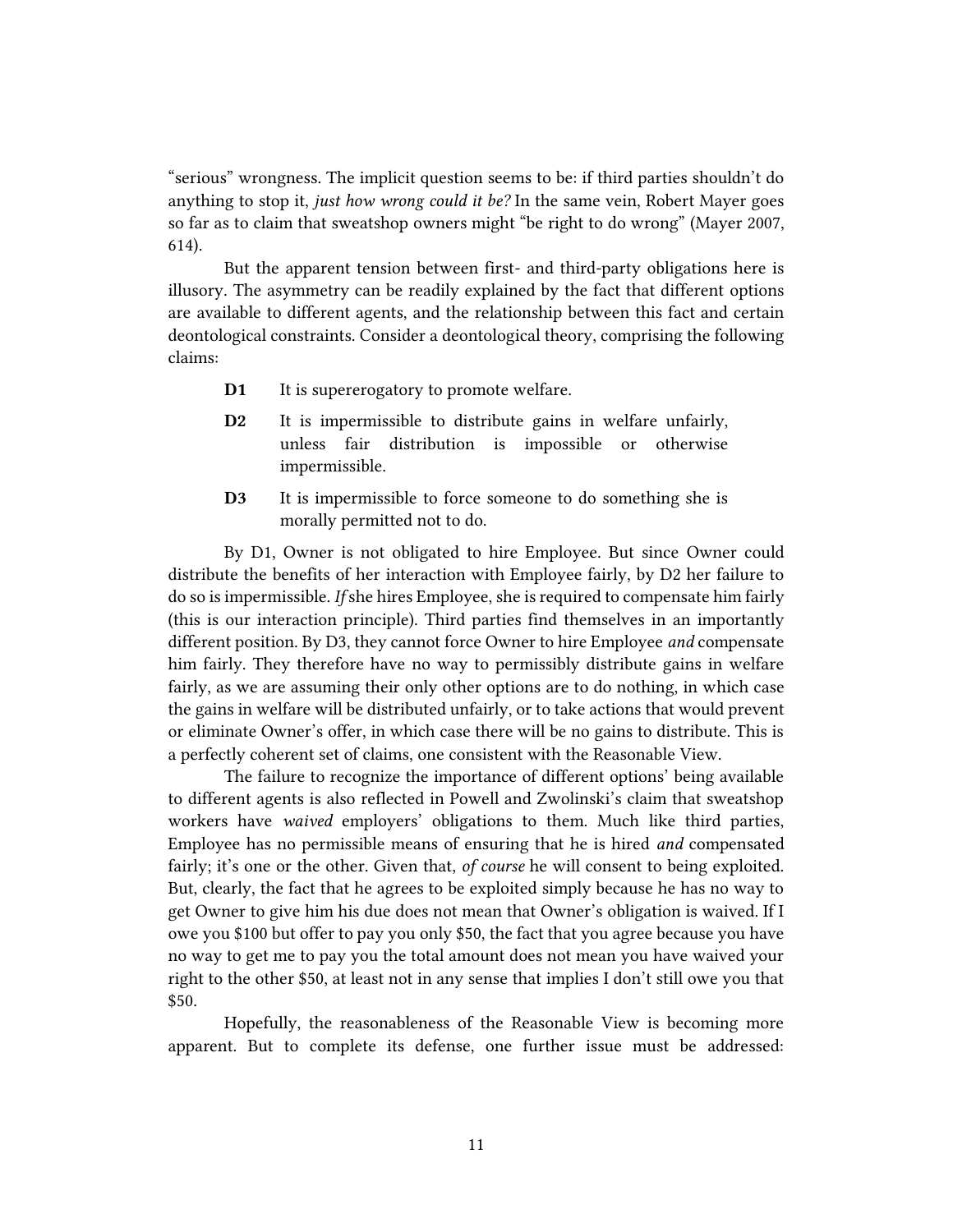Zwolinski's objection to interaction principles discussed in §1, his contention that "it is puzzling how it could be worse by any moral standard . . . for *A* to provide some help than it is for him to provide none" (Zwolinski 2008, 357).

To make this concrete, consider an interaction principle that requires you to donate 10% of your income to charity, but only if you choose to donate anything at all. This does seem unfair; indeed, it seems downright bizarre. Presumably, something like the moral significance of welfare undergirds the fact (if it is a fact) that donating to charity is supererogatory. But if the moral significance of welfare merely *suggests*  donating, why would it *require* donating more once you begin? This seems no less bizarre as a deontological side constraint than it would as an implication of a consequentialist calculus.<sup>14</sup>

That bizarreness, however, is not a feature of interaction principles per se; it is a feature of *monistic* interaction principles on which a single value requires more of you as you respond properly to it. Crucially, this is not the sort of interaction principle at work here. The intuition behind the claim that Owner acts wrongly is not that Owner has to benefit Employee *more* because she has benefitted him *some.*  Rather, it is that she is keeping for herself an *unfair* portion of the benefits *they create together*; a greater portion of those profits is rightfully *his.* Owner's hiring Employee generates new obligations not because the moral significance of welfare requires more of her now that she's helped him, but because the independent moral significance of *fairness* has become salient within their interaction.<sup>15</sup> Once we understand this, the worry that interaction principles place unfair burdens on the generous vanishes. Owner runs afoul of her interaction obligation because she seeks to take for herself too much of what she and Employee create together.

This is the crucial feature of the Reasonable View that Zwolinski's criticisms miss. It is misleading to say that Owner is "providing help." If that's all she were doing, then *of course* it would be better than doing nothing. But her interaction with Employee is *mutually* beneficial, and fairness may well have something to say about how those benefits are to be distributed. This is simply a reflection of the fact that some values may generate new obligations within—perhaps only within interactions.<sup>16</sup>

 $14$  Though for an attempt to make this more palatable under deontology, see Snyder (2008).

<sup>15</sup> This is assuming that any prior unfairness placed no obligations on Owner. This, of course, relates to the view that wage exploitation is wrongful because it involves taking advantages of past injustice (e.g., Malmqvist 2013; Sample 2003).

<sup>&</sup>lt;sup>16</sup> "Any transaction or relationship that creates a social surplus gives rise to a new moral featurefairness or unfairness—that does not arise outside of that transaction or relationship" (Wertheimer 1999, 291).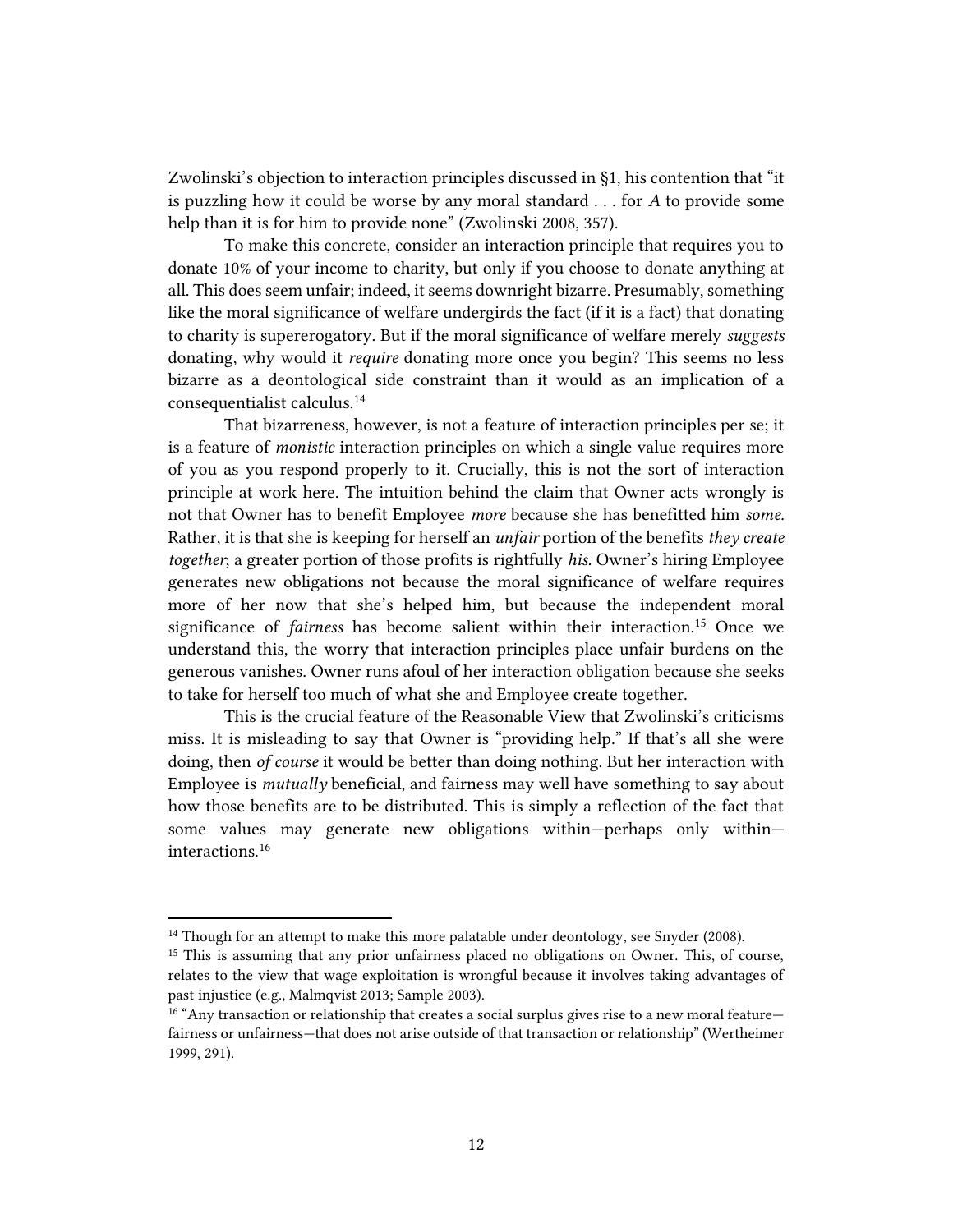It should now be clear that the intuitions used to motivate the nonworseness claim pose no principled threat to the Reasonable View, at least for deontologists. Again, this is not to say that the nonworseness claim is false, but only that it admits of no theory-neutral defense. If it is true, it is true because, say, only welfare and autonomy matter morally. But that is precisely what champions of the Reasonable View can and should deny.

In the next section, I argue that consequentialists, too, can embrace the Reasonable View. In addition to its obvious import for consequentialists, this is useful as a further response to Ferguson's "paradox of deontology" objection and because, like many "consequentializing" exercises, it serves to further clarify certain structural features of the view in question.

### **3. Reasonable Consequentialism**

 $\overline{a}$ 

In this section, I develop an example theory, "Reasonable Consequentialism," that entails the Reasonable View, given two further stipulations about Owner and Employee's case. The first is that Owner's exploiting Employee would decrease net fairness; the second is that forcing Owner to hire Employee would decrease net autonomy.<sup>17</sup> Reasonable Consequentialism is consequentialist in that all of its deontic commitments are entailed by its evaluative ones, where value supervenes on sets of states of affairs.<sup>18</sup> It is also, therefore, consistent with the idea that more goodness entails more rightness.

Because the Reasonable View involves supererogation—Owner isn't required to hire Employee, though it would be good for her to do so—Reasonable Consequentialism is a form of *satisficing* consequentialism (e.g., Slote 1984). For simplicity's sake, the satisficing level is set at the status quo: actions that generate

<sup>17</sup> The first stipulation is fairly natural. It *could* turn out that in exploiting someone, one makes things more fair overall. But given Employee's poverty, it does not seem much of a stretch to suppose that the local unfairness of Owner's exploitative offer would lead to a *globally* less fair outcome. The second stipulation might seem more problematic. But note that *any* consequentialist who accepts that third parties can't force Owner to hire Employee *and* compensate him fairly, despite the increase in welfare this would arguably bring—including Zwolinski and other defenders of wage exploitation—will presumably have to vindicate a fairly general prohibition on forcing people to do supererogatory things (or take this prohibition to be merely contingent on the details of employment practices, which seems counterintuitive).

<sup>&</sup>lt;sup>18</sup> Some, of course, endorse narrower definitions of consequentialism. But as mentioned in note 11, it is already doubtful that we can rest easy with a traditional "maximize the good" understanding of consequentialism, since it is a near point of agreement in the relevant dialectic that benefitting Employee is supererogatory. In any case, whether or not Reasonable Consequentialism appeals to consequentialists, it avoids structural objections like Ferguson's. Thanks to Daniel Nolan for discussion on this point.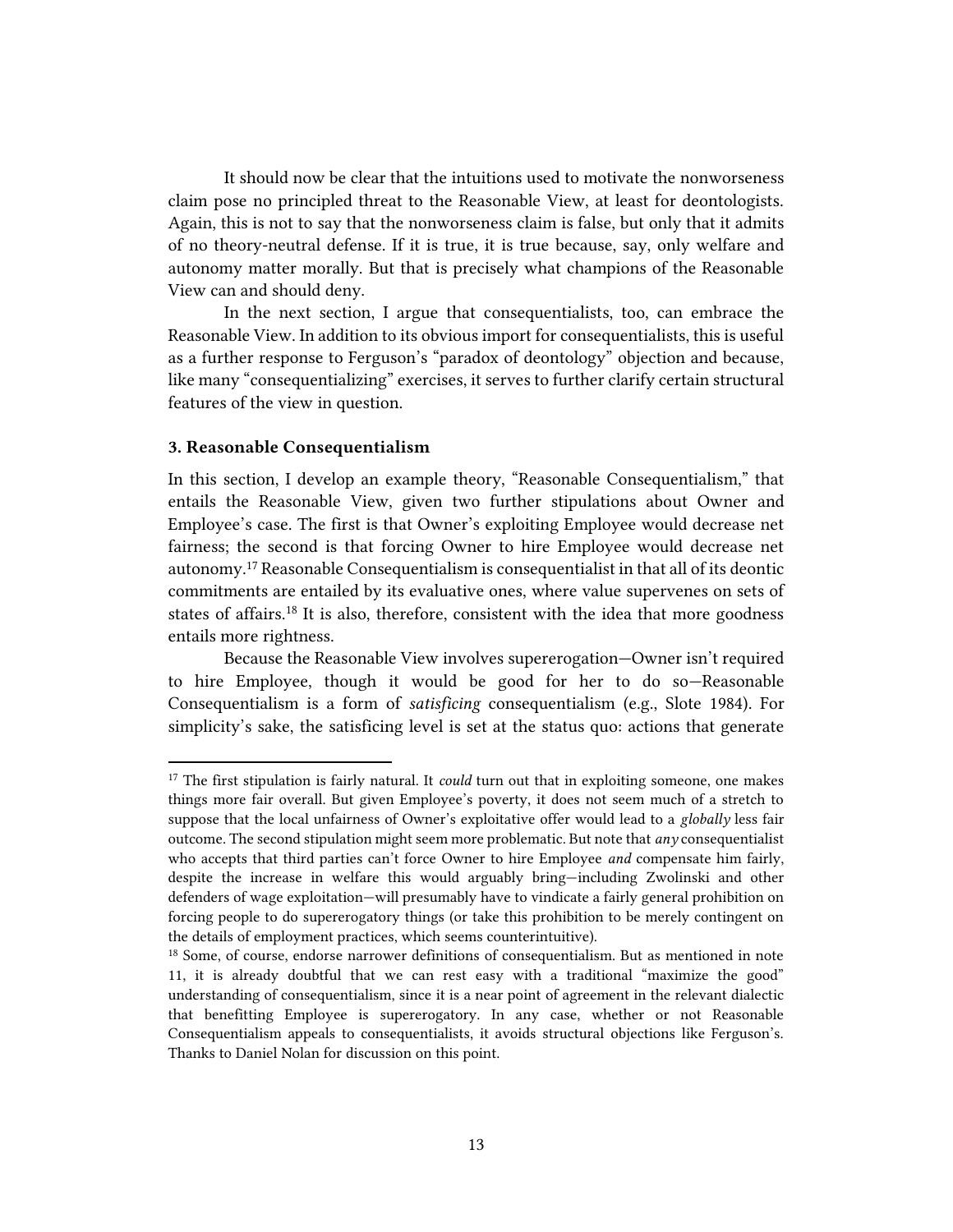greater expected value than inaction are supererogatory; actions that generate less expected value than inaction are impermissible.<sup>19</sup>

Now, consider the following states of affairs:

| <b>EXPLOITED</b> | The result of Owner's choosing to exploit Employee.                               |
|------------------|-----------------------------------------------------------------------------------|
| NO HIRE          | The result of Owner's choosing not to hire Employee.                              |
| FAIR             | The result of Owner's choosing to hire Employee and<br>compensate him fairly.     |
| <b>FORCED</b>    | The result of Owner's being forced to hire Employee<br>and compensate him fairly. |

The view that third parties produce more good by allowing Owner to exploit Employee suggests that the relevant gain in welfare is more important than the loss in fairness (EXPLOITED > NO HIRE). But if Owner acts wrongly in exploiting Employee, then given consequentialism the result of her exploiting him must be less good than the result of her not hiring him (NO HIRE > EXPLOITED). That looks straightforwardly inconsistent. And that's why the Reasonable View seems to be incompatible with consequentialism.

But consequentialism is more flexible than this suggests. For it is perfectly possible for consequentialism to weight values differently in different contexts. Here, there is at least one relevant shift in context, one already discussed: the states of affairs accessible to third parties are different from those accessible to Owner. Everyone can access EXPLOITED and NO HIRE. Owner can make the relevant choices; third parties can incentivize her to make those choices. But only Owner can access FAIR, because (we are assuming) third parties have no way to incentivize her to willingly offer Employee fair compensation. And only third parties can access FORCED, because Owner can't force herself to do something. So, Owner can access EXPLOITED, NO HIRE, and FAIR, while third parties can access EXPLOITED, NO HIRE, and FORCED. What's more, there is a principled difference between these sets: only the latter involves *value conflict*—i.e., lacks a member that weakly dominates with respect to all values.

<sup>19</sup> Neither inaction nor negatively defined actions such as *not giving Employee a million dollars* count as actions here. If inaction were an action, determining the status quo would require determining what action Owner would have taken if she took any action at all. If *not giving Employee a million dollars* were an action, Owner might be required to give Employee a million dollars, since not giving Employee a million dollars might well decrease welfare compared to the state of affairs resulting from her *not* not giving Employee a million dollars (depending how wealthy Owner is).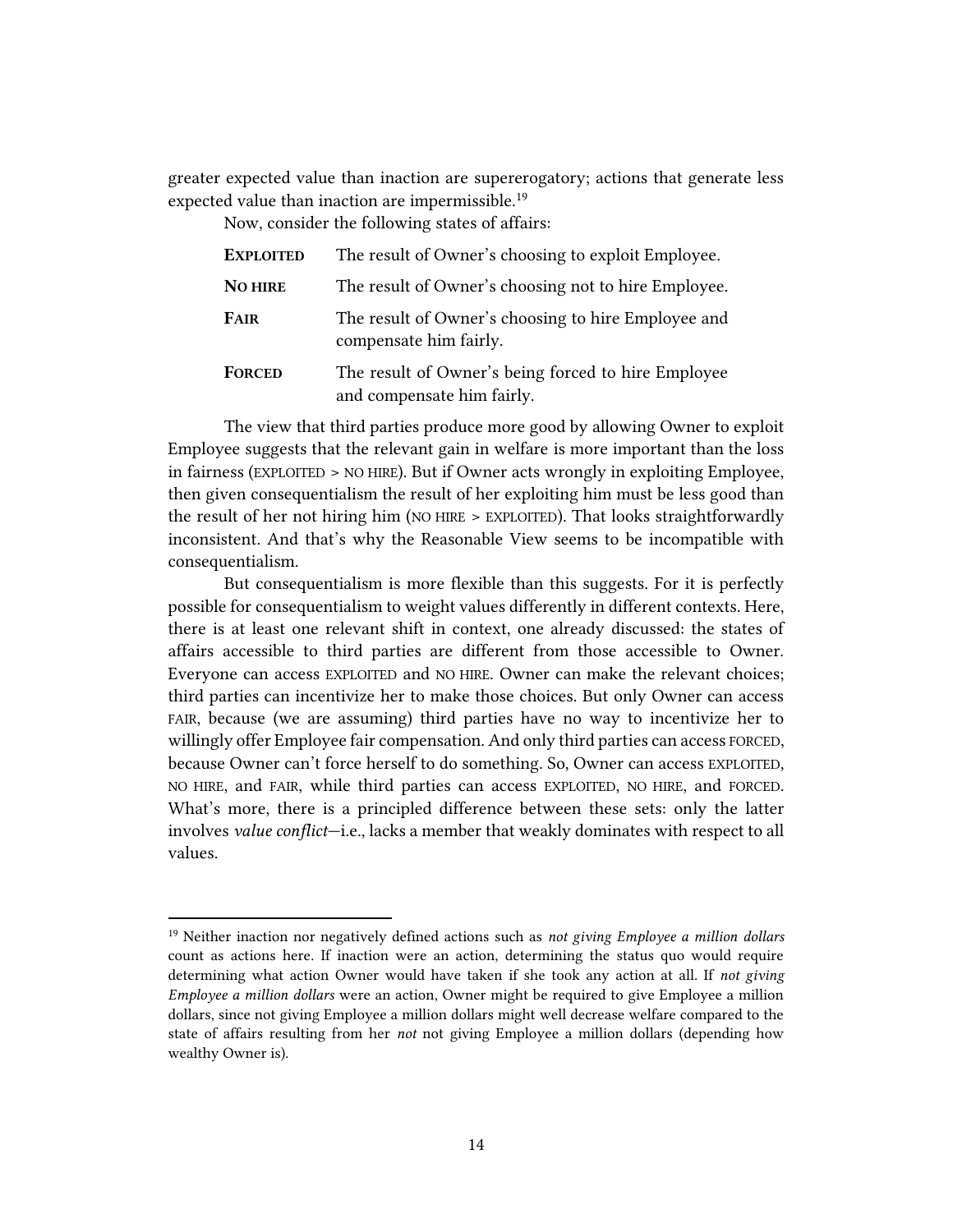To see this, start with the states accessible to third parties: EXPLOITED, NO HIRE, and FORCED. By doing nothing, third parties bring about EXPLOITED. Third parties can instead bring about NO HIRE by doing something (expected) to incentivize Owner not to hire Employee. Or, by forcing Owner to hire Employee, third parties can bring about FORCED. As seen in Table 1, there is value conflict within this set: no member has at least as much welfare, fairness, and autonomy as the others. Something must be sacrificed.

|                                                                                                                                  | <b>EXPLOITED</b> | <b>NO HIRE</b> | FORCED |  |  |
|----------------------------------------------------------------------------------------------------------------------------------|------------------|----------------|--------|--|--|
| Welfare                                                                                                                          |                  |                |        |  |  |
| Fairness                                                                                                                         |                  |                |        |  |  |
| Autonomy                                                                                                                         |                  |                |        |  |  |
| *Shaded cells are the available maximum for a row (value). A shaded<br>column (state of affairs) weakly dominates; here none do. |                  |                |        |  |  |
| <sup>†</sup> Gains/losses indexed to status quo (result of inaction)                                                             |                  |                |        |  |  |

**Table 1.** Expected value gains/losses for third parties\*

Now consider the states accessible to Owner: EXPLOITED, NO HIRE, and FAIR. By doing nothing, Owner remains in NO HIRE. By exploiting Employee, Owner can bring about EXPLOITED. Or by choosing to hire Employee and compensate him fairly, Owner can bring about FAIR. Here, there is no conflict, as seen in Table 2. Owner can promote welfare without sacrificing anything of value, by choosing to hire Employee and compensate him fairly. FAIR weakly dominates.

**Table 2.** Expected value gains/losses for Owner\*

|                                                                                                                                    | <b>EXPLOITED</b> | NO HIRE <sup>T</sup> | FAIR |  |  |  |
|------------------------------------------------------------------------------------------------------------------------------------|------------------|----------------------|------|--|--|--|
| Welfare                                                                                                                            |                  |                      |      |  |  |  |
| Fairness                                                                                                                           |                  |                      |      |  |  |  |
| Autonomy                                                                                                                           |                  |                      |      |  |  |  |
| *Shaded cells are the available maximum for a row (value). A<br>shaded column (state of affairs) weakly dominates; here FAIR does. |                  |                      |      |  |  |  |
| <sup>†</sup> Gains/losses indexed to status quo (result of inaction)                                                               |                  |                      |      |  |  |  |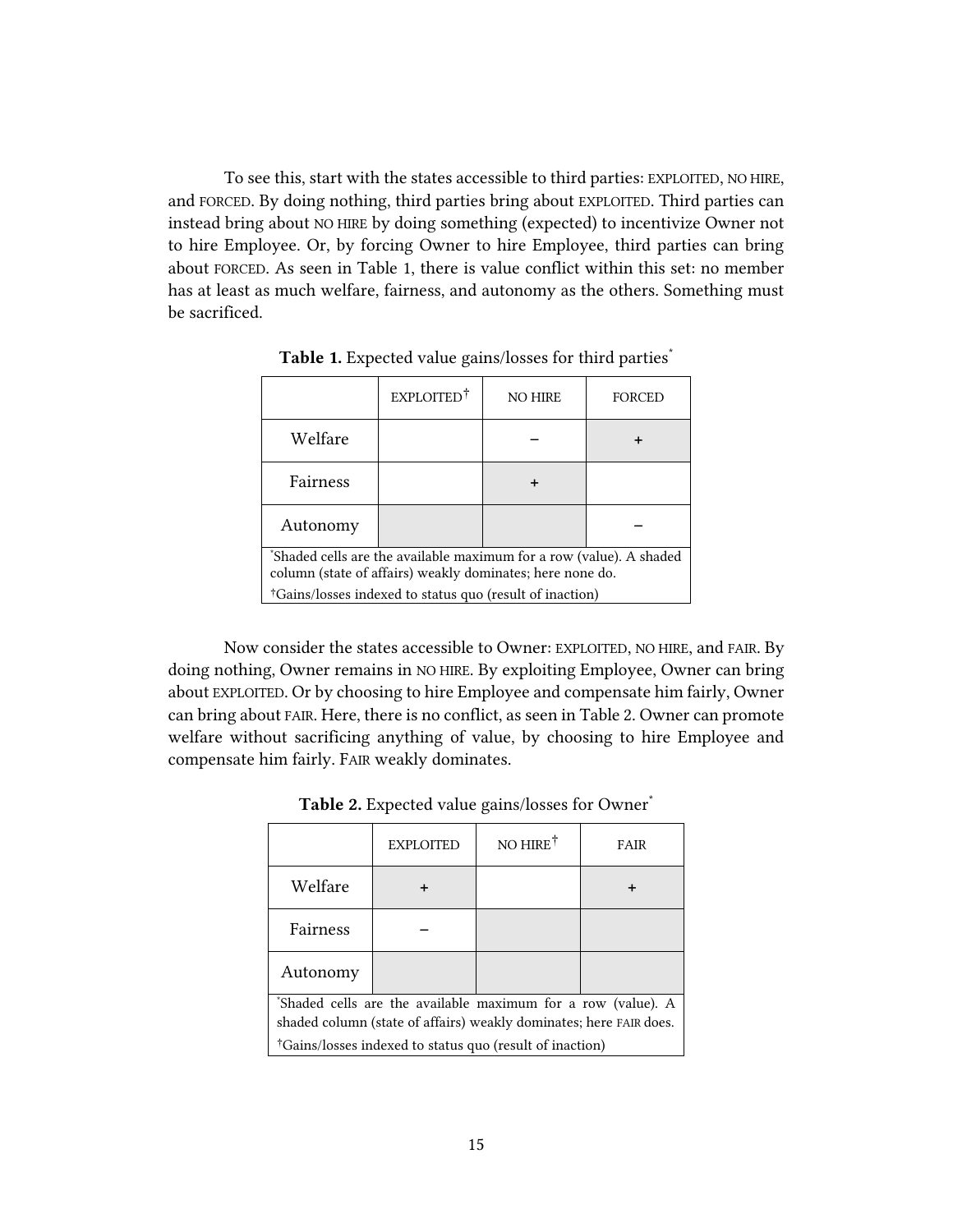In order to entail the Reasonable View, Reasonable Consequentialism needs to have the following deontic implications.

- (1) It is permissible for Owner not to hire Employee.
- (2) It is impermissible for Owner to exploit Employee.
- (3) It is impermissible for third parties to do anything (expected) to prevent or eliminate Owner's offer.
- (4) It is impermissible for third parties to force Owner to hire Employee.

Reasonable Consequentialism achieves this by calculating overall value with respect to sets of states of affairs,<sup>20</sup> holding that (a) autonomy's<sup>21</sup> value is lexically prior to both welfare's and fairness'; (b) welfare's value is lexically prior to fairness' conditional on the *presence* of value conflict within the relevant set; and (c) fairness' value is lexically prior to welfare's conditional on the *absence* of value conflict within the relevant set  $22$ 

On Reasonable Consequentialism, promoting welfare is merely supererogatory. Therefore, (1) it is permissible for Owner not to hire Employee.

If Owner exploits Employee, this would bring about greater welfare, but less fairness, as seen in the left-hand column in Table 2. Since there is no value conflict in the set of states accessible to Owner (FAIR weakly dominates), the loss in fairness outweighs the gain in welfare, and so exploiting Employee brings about less overall value. Therefore, (2) it is impermissible for Owner to exploit Employee.

Third parties' preventing or eliminating Owner's exploitative offer would increase fairness but lower welfare, as seen in the center column in Table 1. Since there is value conflict in the set of states accessible to third parties, the gain in welfare outweighs the loss in fairness, and so preventing or eliminating the offer leads to lower expected value. Therefore, (3) it is impermissible for third parties to do anything (expected) to prevent or eliminate Owner's offer.

 $20$  For deontic claims, the relevant set contains the states accessible to the agent in question. For comparative evaluative claims, the relevant set contains the states being compared. Thus, for instance, because the set comprising EXPLOITED and NO HIRE involves value conflict, Reasonable Consequentialism judges that  $EXPLOTED$  > NO HIRE with respect to this set, in keeping with the evaluative claim used to motivate the nonworseness claim.

 $21$  Or whatever underpins the impermissibility of forcing Owner to do what she is morally permitted not to do.

<sup>&</sup>lt;sup>22</sup> Holding autonomy fixed, this generates: Given a set of states of affairs  $(S_1-S_n)$ ,  $S_X$  is all-thingsconsidered better than S<sub>Y</sub> iff (i) S<sub>X</sub> contains more fairness but no less welfare than S<sub>Y</sub> *or* (ii) S<sub>X</sub> contains more welfare but no less fairness than  $S_Y$  *or* (iii)  $S_X$  contains more welfare but less fairness than S<sub>Y</sub> and there is *no* S<sub>Z</sub> with no less welfare than S<sub>X</sub> and no less fairness than S<sub>Y</sub> *or* (iv) S<sub>X</sub> contains more fairness but less welfare than  $S_Y$  and there is *some*  $S_Z$  with no less welfare than  $S_X$ and no less fairness than SY.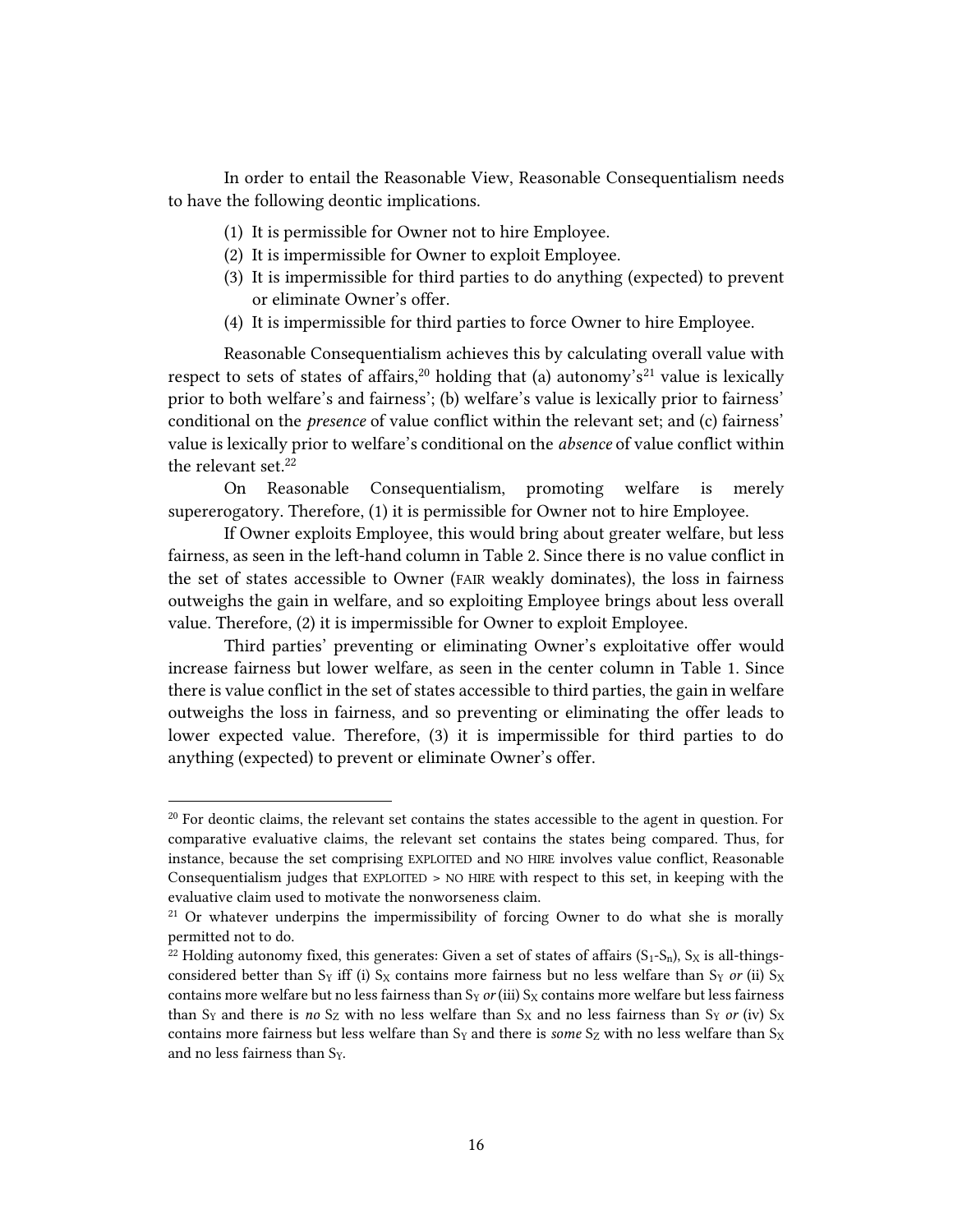Finally, since autonomy always has priority, forcing Owner to hire Employee and compensate him fairly would also lead to lower expected value, as per the righthand column in Table 1. Therefore, (4) it is impermissible for third parties to force Owner to hire Employee.<sup>23</sup>

Of course, this conditional weighting scheme is ad hoc. For our purposes, though, that's unobjectionable: its single motivation is exactly what we'd hope; it serves to capture, within a consequentialist framework, an intuition about how the value of fairness constrains us—an intuition naturally associated with deontology. When one must choose between welfare and fairness, one should choose welfare. This is why, where welfare and fairness conflict, the former has priority. But one is required to distribute welfare gains as fairly as one (permissibly) can. This is why, where welfare and fairness do not conflict, it is impermissible to promote the former without maintaining the latter.

Reasonable Consequentialism entails and therefore serves as a possibility proof for consequentialist endorsement of the Reasonable View. It also avoids Ferguson's complaints. Because the view's deontic commitments are a direct consequence of its evaluative ones, it never recommends bringing about less of what it deems valuable; more goodness always means more rightness.

#### **4. Implications**

 $\overline{a}$ 

Both deontologists and consequentialists can endorse the Reasonable View. They can accept that the consensual, beneficial nature of certain employment relations (among others) should make us reluctant to do anything that would eliminate them. They can, at the same time, accept that the employers in question act wrongly in offering unfair compensation.

To see the dialectical implications of this conclusion, consider the following progression of argument in the exploitation section of Powell and Zwolinski's (2012) defense of sweatshops. They begin with intuitive motivation *for* the possibility of consensual, beneficial, wrongful exploitation: a case in which "A offers to rescue B from drowning by selling B a spot on A's boat for \$10,000" (Powell and Zwolinski 2012, 466). They then discuss potential differences between this case and sweatshops that might vindicate the idea that what A does in the boat case is wrong, without

 $23$  Reasonable Consequentialism's other implications are also in line with the Reasonable View: (5) By allowing Owner to exploit Employee, third parties create more welfare but less fairness, as seen by comparing the left-hand and center columns in Table 1. Given welfare's priority under value conflict, this generates greater expected value, and is therefore supererogatory. (6) If Owner were to hire Employee and compensate him fairly, this would bring about greater welfare and have no negative impact on fairness or autonomy, as per the right-hand column in Table 2. This generates greater expected value, and is therefore supererogatory.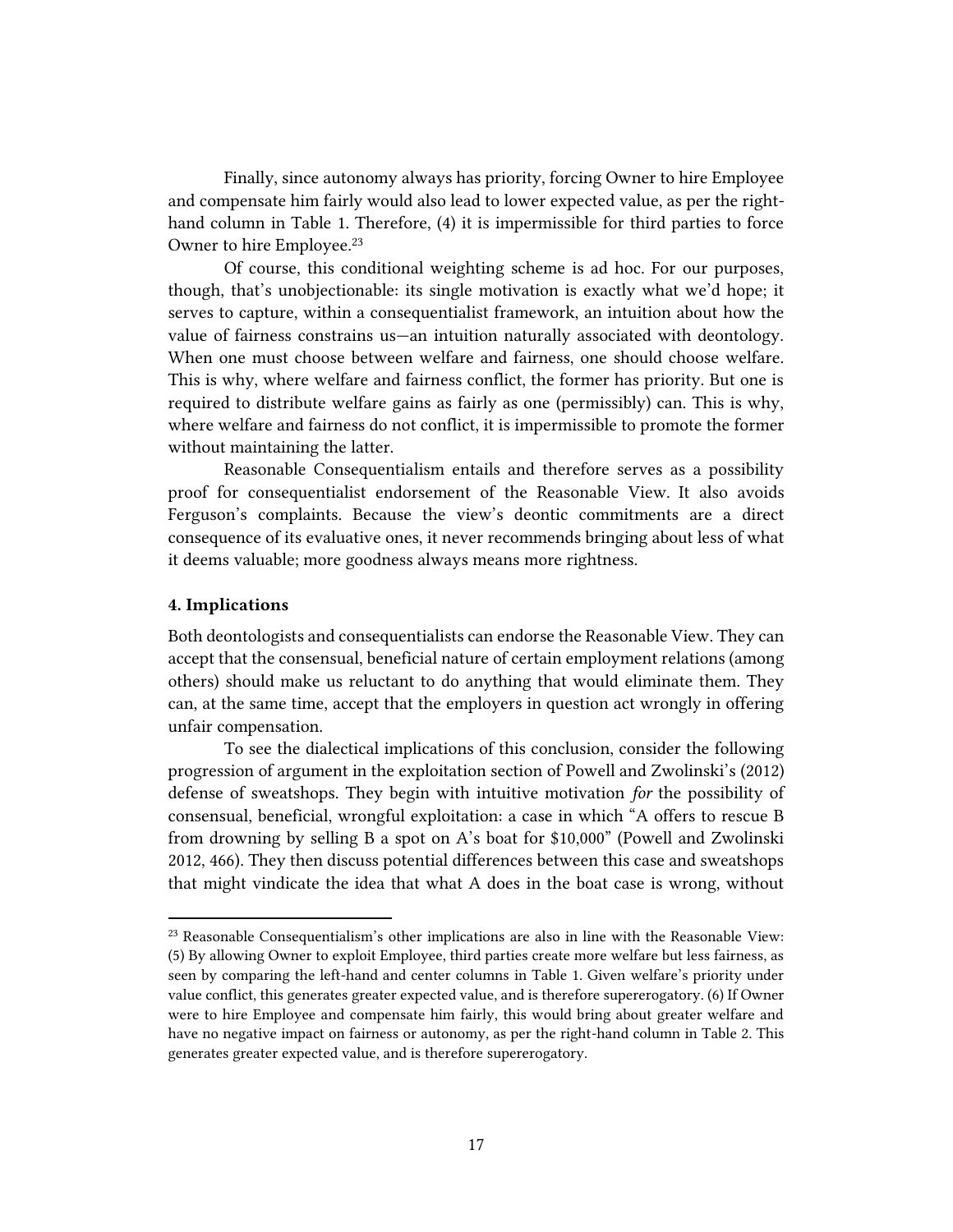condemning sweatshop employers. For instance, rescuing B seems to impose little cost on A, but if Powell and Zwolinski are right that wage determination is made within a fairly narrow margin, the same may not be true of sweatshop employers. Next, they acknowledge that sweatshop wages may be lower than morally appropriate, but argue that this will often be due to background circumstances largely or entirely outside employers' control. Thus, the thought goes, sweatshops may be *bad,* but it does not follow that employers are shirking their moral responsibilities. Finally, they consider Snyder's (2008, 2010) view that employers owe a duty of beneficence to their employees. They respond by appealing to the intuitions undergirding the nonworseness claim, and respond briefly to Snyder's objections to that claim.

In my view, the final step takes things in an unfortunate direction. What A does in the boat case does seem wrongfully exploitative, and not merely on the assumption that A violates a duty to rescue. Yet unless the wrongness of what A does *is* grounded in violation of a duty to rescue (i.e., unless "no interaction" is wrongful), the nonworseness claim suggests that what A does isn't wrong after all. Even Powell and Zwolinski seem to find this counterintuitive. And if it seems at all tempting, I submit this is yet again because of a failure to distinguish first- from third-party obligations. If B would drown without A's help, and third parties have no way to rescue B themselves, nor to get A to rescue B *without* exploitation, surely they should permit A to exploit B, rather than let B drown. We should not make the mistake of concluding from this that A does nothing wrong.

The purpose of Owner and Employee's case is to provide the same intuitive result, but within the context of an employment relation. Consider the dialectical situation if Powell and Zwolinski were to acknowledge the intuitive possibility of such cases. They might proceed much as they did with the boat case, asking what makes these cases seem wrongful, then considering the extent to which such wrongmaking-conditions are met by actual sweatshops.

For example, I stipulated that "Employee's compensation represents only a small fraction of the profits his work generates for Owner." This claim was meant to elicit the intuition that this "small fraction" is *unfairly* small. Of course, sweatshop defenders sometimes suggest that market-clearing wages are fair wages, so they might simply reject this intuition. But this is far from necessary, unless their view is that market-clearing wages are *ipso facto* fair. A more common view, I suspect, is that market-clearing wages are fair because market forces (tend to) *ensure* that marketclearing wages are fair—i.e., tend to prevent workers' wages from representing "only a small fraction of the profits" their work produces—and thus that Owner and Employee's case is importantly different from actual sweatshops. Indeed, Powell and Zwolinski say things arguably meant to make precisely this point: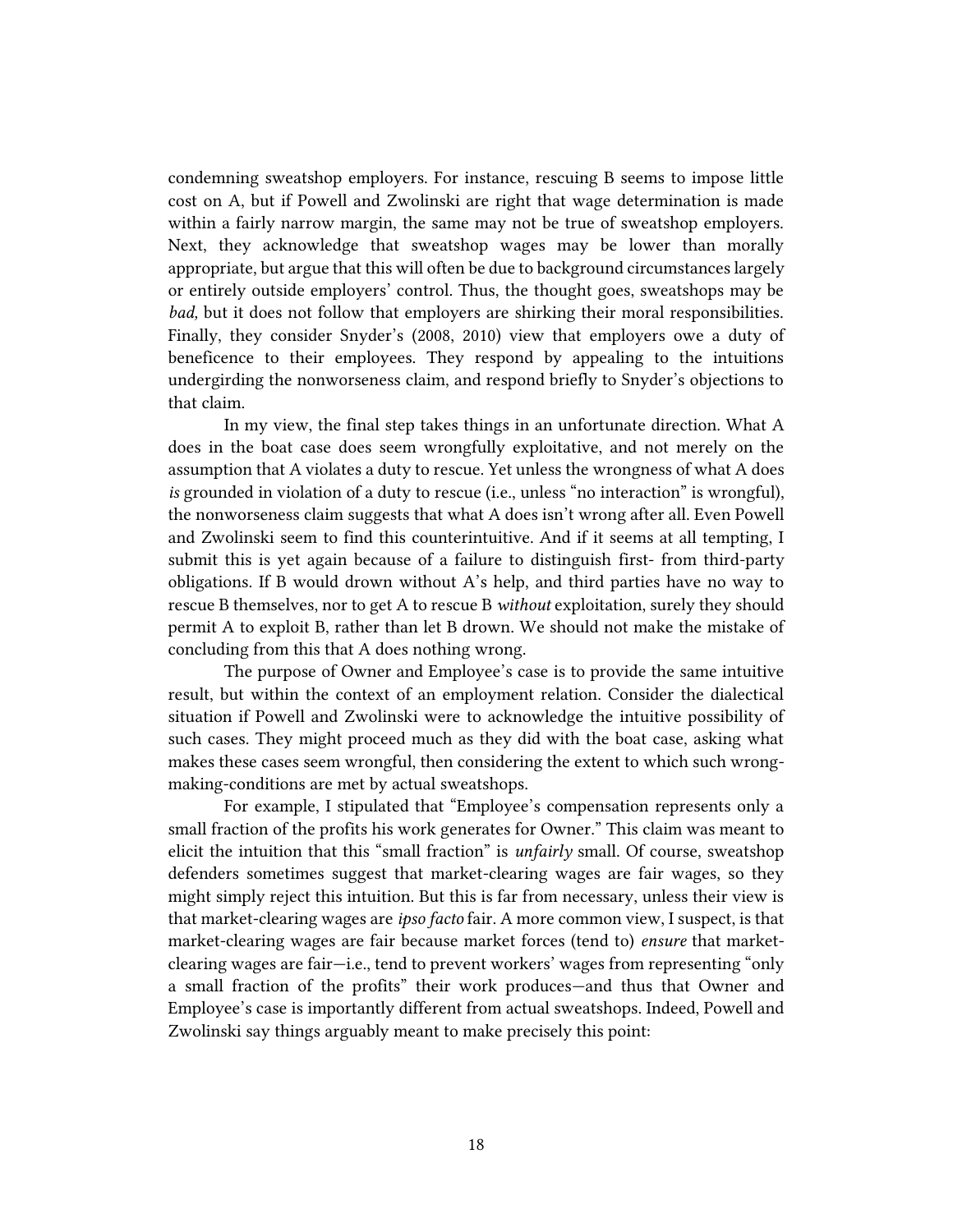The often cited fact that a sweatshop worker who produces, say, a pair of Reebok shoes is paid only one US dollar to make a shoe that sells for around \$100 does not mean that Nike is walking away from the exchange with \$99 and the worker with only \$1. Most of the \$100 goes to paying for advertising, retailer markup, raw materials, transportation costs, and so on. The amount that actually accrues to Reebok as profit is generally no greater as a percentage of their investment than the profits in any other competitive industry. (Powell and Zwolinski 2012, 466–67)

If accurate and representative, this claim might allow Powell and Zwolinski to accept the wrongful unfairness of what Owner does, but draw an important moral distinction between that case and actual sweatshops. If sweatshops are defensible on these grounds, if they do not meet relevant conditions of unfairness, there is simply no need for blanket theoretical moves like the appeal to the nonworseness claim especially when such moves threaten intuitions shared by defenders (e.g., about the boat case).<sup>24</sup> We do better to focus our attention on development of relevant theories of fairness and other values, and questions about the extent to which actual employment relations (fail to) meet those theories' conditions. This is not merely theoretically superior; acknowledging an intuitive wrong-making feature but showing that it does not obtain is surely more rhetorically forceful than simply rejecting your opponents' intuitions about what makes things wrong, especially when you yourself have similar intuitions about similar cases. It also allows us to more carefully distinguish various available positions—e.g., here, two different views about why market-clearing wages are fair.

Of course, this is far from the end of this debate. One need not accept that market-clearing wages are fair even if they are "equitable." Perhaps they must also be living wages, or meet some other standard—e.g., a counterfactual market standard,

<sup>&</sup>lt;sup>24</sup> Of course, they would still need a response to Snyder, since his view concerns a duty of beneficence, rather than fairness. But this is not hard to come by: they initially appeal directly to what they take to be the intuitive implausibility of "holding that failing to benefit needy workers at all is better than benefiting them at a level which is (significantly) greater than zero but less than the morally required amount—even if workers themselves would strongly prefer and would like to choose the latter over the former," only afterwards noting that this "draws on many of the same intuitions as those invoked in Zwolinski's presentation of the 'non-worseness claim'" (Powell and Zwolinski 2012, 469). They need not accept the general claim to raise these intuitive worries. And, indeed, I think these worries are more forceful against Snyder than against fairnessbased objections, as framing things in terms of a duty of beneficence invites Zwolinski's own framings of what employers do as "helping," as well as his fairness-based objection to *monistic*  interaction principles.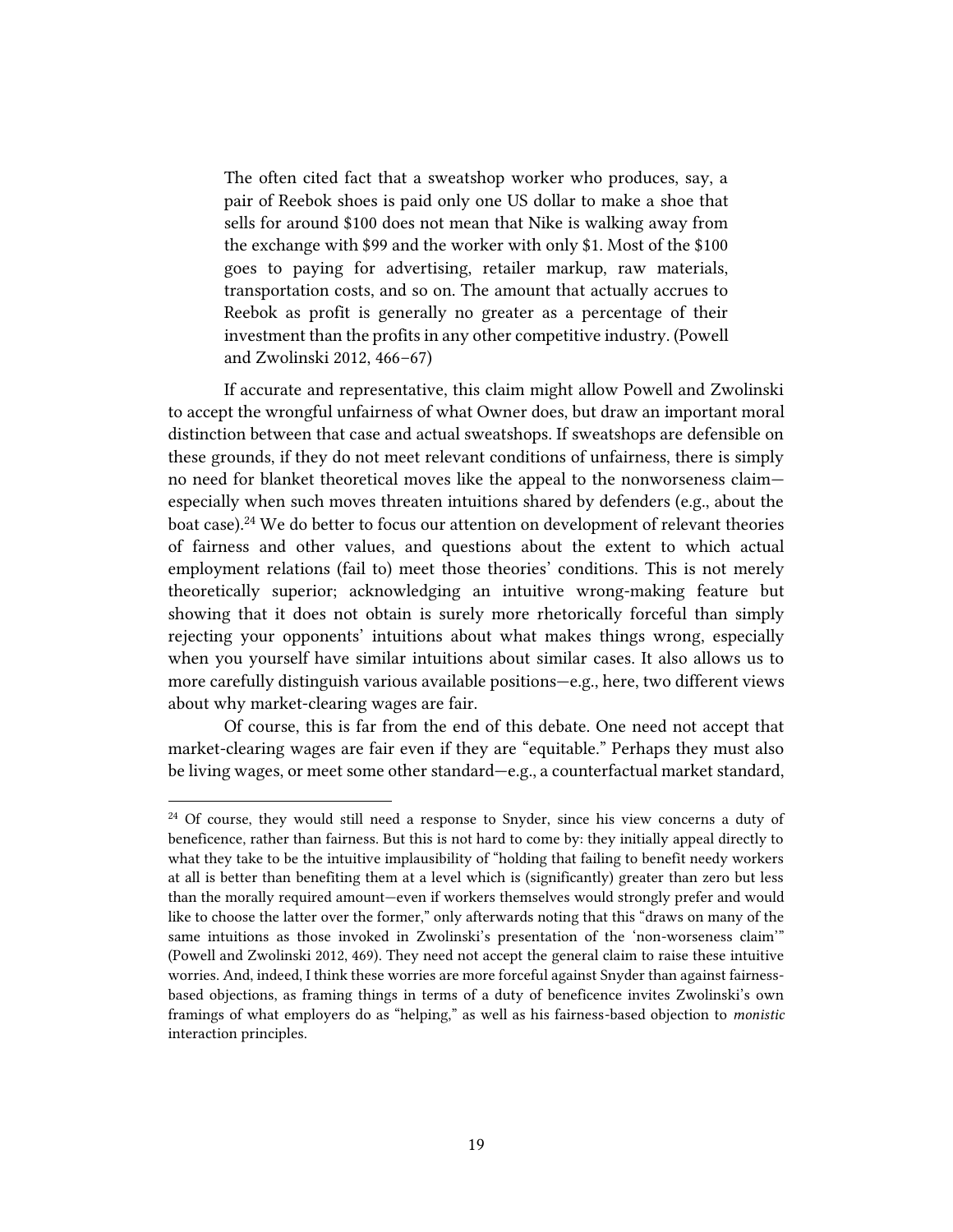like those championed by Valdman (2009) or Wertheimer (1999). Nor is this the only relevant point of potential disagreement about how realistic Owner and Employee's case is. For example, some sweatshop critics will likely argue that the stipulation that third parties are limited to inaction or elimination of Owner's offer is unrealistic, that there are third-party interventions that can improve actual sweatshop workers' conditions without threatening their employment (e.g., Dawkins 2012; Malmqvist 2013). Perhaps such interventions are morally permissible or even required. Indeed, this might be the case *even if* we accept that sweatshop employers do nothing wrong. Nothing prevents us from, say, championing redistribution on prioritarian grounds.

In addition to these dialectical points, the arguments herein have important theoretical and practical implications. One of my tasks has been to expose some instances of theoretical oversimplification, which understandably abound in applied ethics. Knock-down theoretical arguments are attractive for their simplicity and elegance, as well as their ability to shield us from the need to do difficult empirical work. But we should not overestimate the prevalence of such "magic bullets." Moral theory is incredibly flexible, and we should regard with suspicion arguments purporting to show that our intuitions in various cases are "paradoxical" or in "tension" with one another, merely because they do not fit easily into a simple theoretical structure.

Finally, at the practical level, the problems with the nonworseness claim serve as a cautionary tale of a different sort. Many readers have likely had the experience of trying to keep students from moving too quickly from claims about what is morally wrong to claims about what we should act to prevent—often: what should be illegal. In these discussions, we tend to appeal to extra-moral considerations, such as epistemological worries or principles of liberalism. One of my goals in this article has been to reinforce the idea that there can be purely *moral* reasons to distinguish firstfrom third-party obligations. Even if a particular relation is wrongfully exploitative, it may be that the rest of us have *moral* reasons to allow this wrongdoing, because doing so will bring about more of what's good.

### **5. Conclusion**

Defenders of wage exploitation offer powerful economic and moral arguments that the welfare- and autonomy-promoting power of certain exploitative employment relations should make us reluctant to prevent or eliminate those relations. Some have taken this to further show that such exploitation is not wrongful. I have argued that this does not follow; the Reasonable View is a live option for both deontologists and, more strikingly, consequentialists. In light of this, I submit that debate over wage exploitation should be framed more directly in terms of the conditions that elicit intuitions of unfairness (or other values) and the extent to which those conditions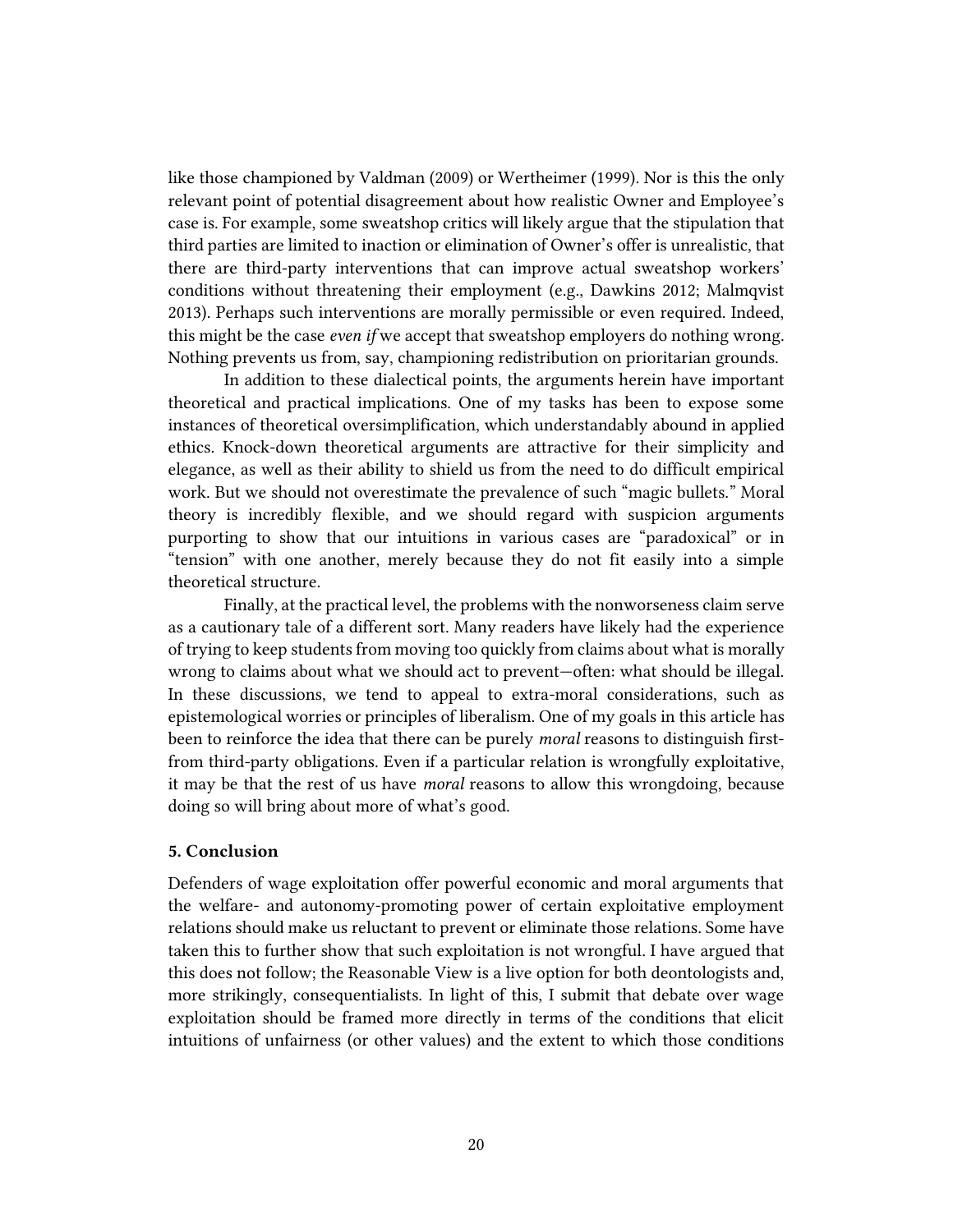obtain within actual cases of apparent wage exploitation. Whatever we conclude, we should be more open to the theoretical and practical possibility that there are moral reasons to allow wrongdoing. Sometimes, allowing wrongdoing may do the most good.

### **Acknowledgements**

Thanks to Michael Kates for work and discussions that inspired this article. Thanks to Tristram McPherson and Daniel Wodak for helpful comments. Also thanks to John Hasnas, Peter Jaworski, Govind Persad, Abe Singer and other participants in the Georgetown Institute for the Study of Markets and Ethics Faculty Workshop Series. Finally, thanks to editor Denis Arnold and three anonymous reviewers at *Business Ethics Quarterly.*

## **References**

Alexander, Larry, and Michael Moore. 2015. "Deontological Ethics." In *The Stanford Encyclopedia of Philosophy*, edited by Edward N. Zalta, Spring 2015. http://plato.stanford.edu/archives/spr2015/entries/ethics-deontological/.

Arneson, Richard J. 2013. "Exploitation and Outcome." *Politics, Philosophy &* 

*Economics* 12 (4): 392–412.

- Arnold, Denis G. 2001. "Coercion and Moral Responsibility." *American Philosophical Quarterly* 38 (1): 53–67.
- ———. 2010. "Working Conditions: Safety and Sweatshops." In *The Oxford Handbook of Business Ethics*, edited by George G. Brenkert and Tom L. Beauchamp, 628–53. Oxford University Press.
- Arnold, Denis G., and Norman E. Bowie. 2003. "Sweatshops and Respect for Persons." *Business Ethics Quarterly* 13 (2): 221–42.
- Arnold, Denis G., and Laura P. Hartman. 2005. "Beyond Sweatshops: Positive Deviancy and Global Labour Practices." *Business Ethics: A European Review* 14 (3): 206–22.
- Bailey, Adam D. 2010. "The Nonworseness Claim and the Moral Permissibility of Better-Than-Permissible Acts." *Philosophia* 39 (2): 237–50.
- Barnes, Michael R. 2013. "Exploitation as a Path to Development: Sweatshop Labour, Micro-Unfairness, and the Non-Worseness Claim." *Ethics and Economics* 10 (1): 26–43.
- Bowie, Norman E. 1999. *Business Ethics: A Kantian Perspective*. Blackwell.
- Bradley, Ben. 2006. "Two Concepts of Intrinsic Value." *Ethical Theory and Moral Practice* 9 (2): 111–30.
- Brown, Campbell. 2011. "Consequentialize This." *Ethics* 121 (4): 749–71.
- Coakley, Mathew, and Michael Kates. 2013. "The Ethical and Economic Case for Sweatshop Regulation." *Journal of Business Ethics* 117 (3): 553–558.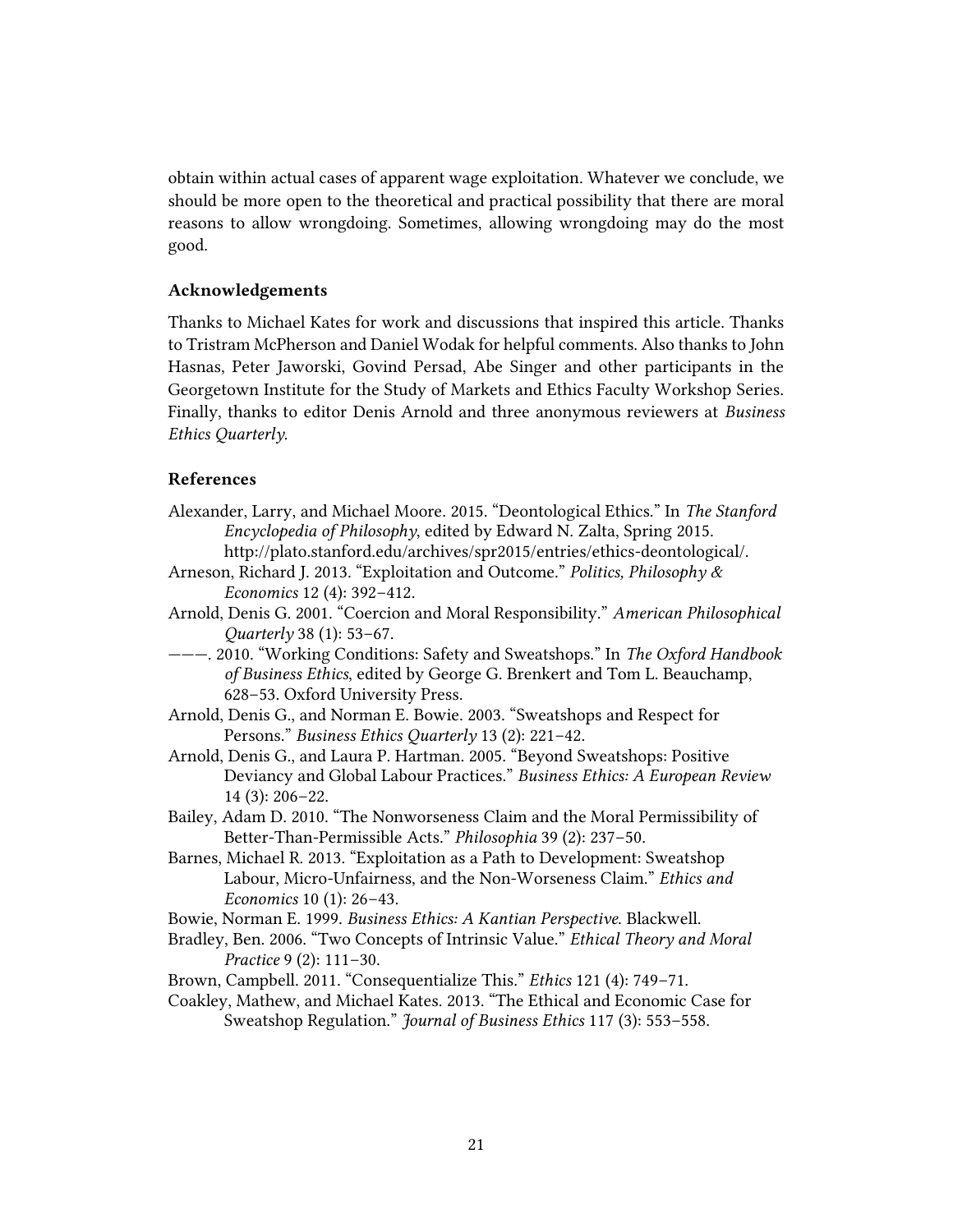- Crane, Andrew, and Dirk Matten. 2008. "Incorporating the Corporation in Citizenship: A Response to Néron and Norman." *Business Ethics Quarterly* 18 (1): 27–33.
- Dawkins, Cedric E. 2012. "Labored Relations: Corporate Citizenship, Labor Unions, and Freedom of Association." *Business Ethics Quarterly* 22 (3): 473–500.
- Dreier, James. 1993. "Structures of Normative Theories." *The Monist* 76 (1): 22–40.
- Ferguson, Benjamin. 2016. "The Paradox of Exploitation." *Erkenntnis* 81 (5): 951–72.
- Kates, Michael. 2015. "The Ethics of Sweatshops and the Limits of Choice." *Business Ethics Quarterly* 25 (2): 191–212.
- Kristof, Nicholas D. 2009. "Where Sweatshops Are a Dream." *The New York Times*, January 14, 2009.
- Kristof, Nicholas D., and Sheryl WuDunn. 2000. "Two Cheers for Sweatshops." *The New York Times*, September 24, 2000.
- Krugman, Paul. 1997. "In Praise of Cheap Labor." *Slate*, March 21, 1997.
- Louise, Jennie. 2004. "Relativity of Value and the Consequentialist Umbrella." *Philosophical Quarterly* 54 (217): 518–36.
- Maitland, Ian. 1996. "The Great Non-Debate Over International Sweatshops." In *Ethical Theory and Business*, edited by Tom L. Beauchamp and Norman E. Bowie, 6th ed., 593–605. British Academy of Management Annual Conference Proceedings. Prentice Hall.
- Malmqvist, Erik. 2013. "Taking Advantage of Injustice." *Social Theory and Practice* 39 (4): 557–80.
- ———. 2017. "Better to Exploit than to Neglect? International Clinical Research and the Non-Worseness Claim." *Journal of Applied Philosophy* 34 (4): 474–88.
- Mayer, Robert. 2007. "Sweatshops, Exploitation, and Moral Responsibility." *Journal of Social Philosophy* 38 (4): 605–19.
- Meyers, Chris. 2004. "Wrongful Beneficence: Exploitation and Third World Sweatshops." *Journal of Social Philosophy* 35 (3): 319–33.
- ———. 2007. "Moral Duty, Individual Responsibility, and Sweatshop Exploitation." *Journal of Social Philosophy* 38 (4): 620–26.
- Miller, John. 2003. "Why Economists Are Wrong About Sweatshops and the Antisweatshop Movement." *Challenge* 46 (1): 93–122.
- Néron, Pierre-Yves, and Wayne Norman. 2008. "Citizenship, Inc.: Do We Really Want Businesses to Be Good Corporate Citizens?" *Business Ethics Quarterly* 18 (1): 1–26.
- Pollin, Robert, Justine Burns, and James Heintz. 2004. "Global Apparel Production and Sweatshop Labour: Can Raising Retail Prices Finance Living Wages?" *Cambridge Journal of Economics* 28 (2): 153–71.
- Popper, Helen. 2006. "Bolivians See Dreams Fade in Argentina: Exploitation Widespread in Clothing Sweatshops." *The Washington Post*, May 21, 2006.
- Portmore, Douglas W. 2007. "Consequentializing Moral Theories." *Pacific Philosophical Quarterly* 88 (1): 39–73.